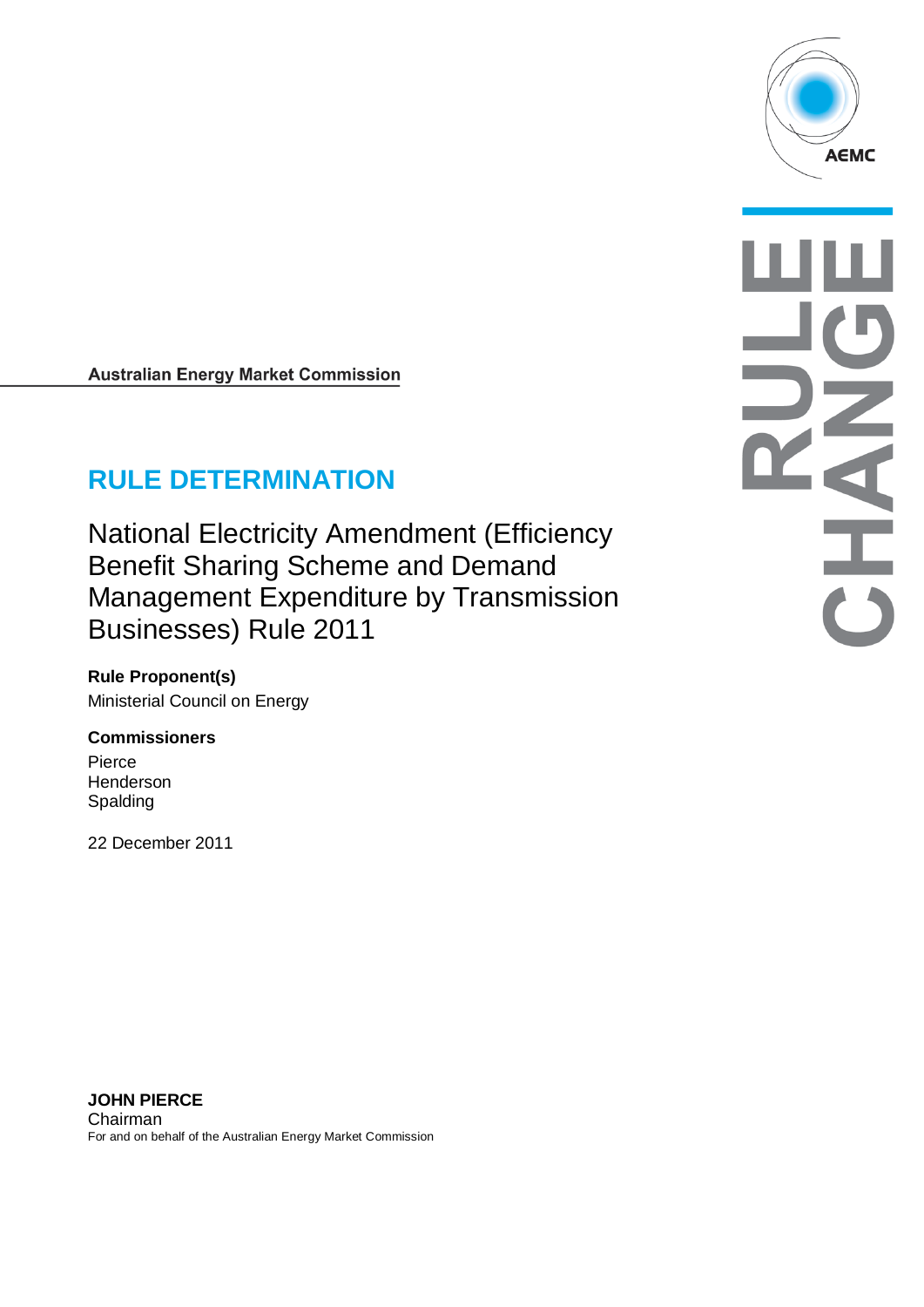#### **Inquiries**

Australian Energy Market Commission PO Box A2449 Sydney South NSW 1235

**E**: aemc@aemc.gov.au **T**: (02) 8296 7800 **F**: (02) 8296 7899

Reference: ERC0127

#### **Citation**

AEMC 2011, Efficiency Benefit Sharing Scheme and Demand Management Expenditure by Transmission Businesses, Rule Determination, 22 December 2011 , Sydney

#### **About the AEMC**

The Council of Australian Governments, through its Ministerial Council on Energy (MCE), established the Australian Energy Market Commission (AEMC) in July 2005. The AEMC has two principal functions. We make and amend the national electricity and gas rules, and we conduct independent reviews of the energy markets for the MCE.

This work is copyright. The Copyright Act 1968 permits fair dealing for study, research, news reporting, criticism and review. Selected passages, tables or diagrams may be reproduced for such purposes provided acknowledgement of the source is included.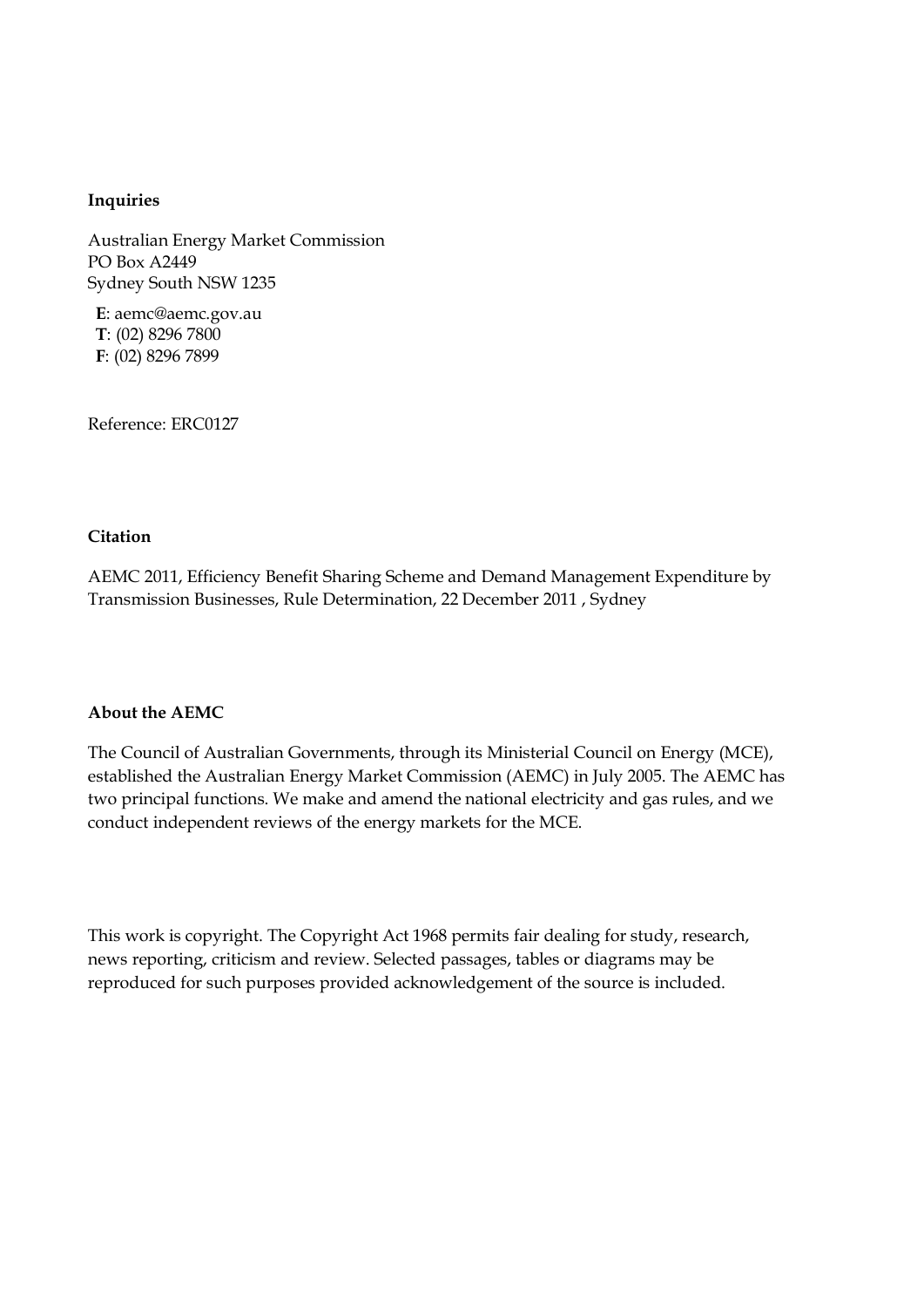## **Summary**

On 4 November 2010, the Ministerial Council on Energy (MCE) made a request to the Australian Energy Market Commission (Commission) to make a Rule regarding the exclusion of non-network alternative expenditure from the operating expenditure that is subject to the Efficiency Benefit Sharing Scheme (EBSS) applicable to Transmission Network Service Providers (TNSPs).

The Commission has determined to make in this Final Determination, including the rule as made, the Rule proposed by the MCE, without amendments. The Rule as made commences on 22 December 2011.

The Commission has concluded that the current EBSS framework for TNSPs does not ensure that the Australian Energy Regulator (AER) will consider the incentives for non-network alternative expenditures when it applies the EBSS to revenue determinations. As a result, the current EBSS requirements could potentially penalise a TNSP who, in the previous regulatory control period, decided to undertake non-network alternative expenditure as a means of efficiently deferring capital expenditure. This may lead to TNSPs pursuing network solutions and incurring capital expenditure instead of investing in efficient non-network solutions.

The Rule amends the EBSS provisions under clause 6A.6.5(b) to require the AER, in designing and implementing the EBSS, to consider the possible effects of the scheme on a TNSP's incentive for the implementation of non-network alternatives. The Rule as made makes the EBSS arrangements for non-network alternative expenditure for TNSPs consistent with those for DNSPs.

The Commission has not defined or categorised non-network alternative expenditures for the purposes of the EBSS. The Commission believes that the objective of the Rule as made is more likely to be achieved by allowing the AER discretion in deciding the types of non-network alternative operating expenditure it will exclude from the EBSS on a case by case basis.

The Commission recognises that the benefits for the promotion and uptake of non-network alternative investment brought about by the Rule as made are likely to be small. However, the Rule as made strengthens the scope and certainty for TNSPs to consider demand management and other forms of non-network alternative expenditure that may represent an efficient substitute to network solutions.

The Commission considers the costs of implementing the change to be negligible in comparison to the benefits the Rule change is likely to provide in terms of improving efficient investment and pricing outcomes for TNSPs and consumers.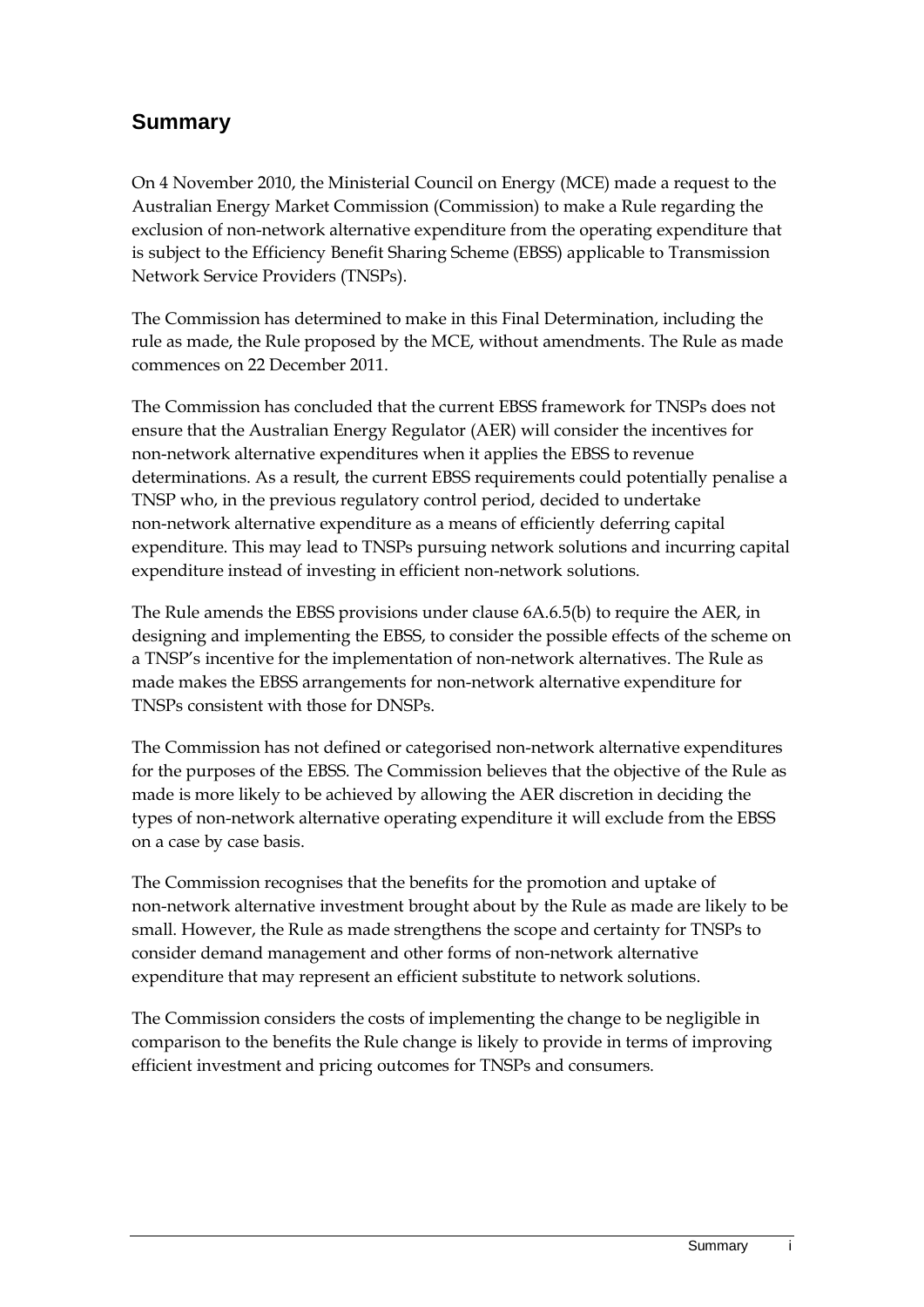## **Contents**

| $\mathbf{1}$   |     |  |  |  |
|----------------|-----|--|--|--|
|                | 1.1 |  |  |  |
|                | 1.2 |  |  |  |
|                | 1.3 |  |  |  |
|                | 1.4 |  |  |  |
|                | 1.5 |  |  |  |
|                | 1.6 |  |  |  |
| $\overline{2}$ |     |  |  |  |
|                | 2.1 |  |  |  |
|                | 2.2 |  |  |  |
|                | 2.3 |  |  |  |
|                | 2.4 |  |  |  |
|                | 2.5 |  |  |  |
| 3              |     |  |  |  |
|                | 3.1 |  |  |  |
|                | 3.2 |  |  |  |
|                | 3.3 |  |  |  |
| 4              |     |  |  |  |
| 5 <sub>1</sub> |     |  |  |  |
|                | 5.1 |  |  |  |
|                | 5.2 |  |  |  |
|                | 5.3 |  |  |  |
|                | 5.4 |  |  |  |
| A              |     |  |  |  |
|                | A.1 |  |  |  |
|                | A.2 |  |  |  |
|                |     |  |  |  |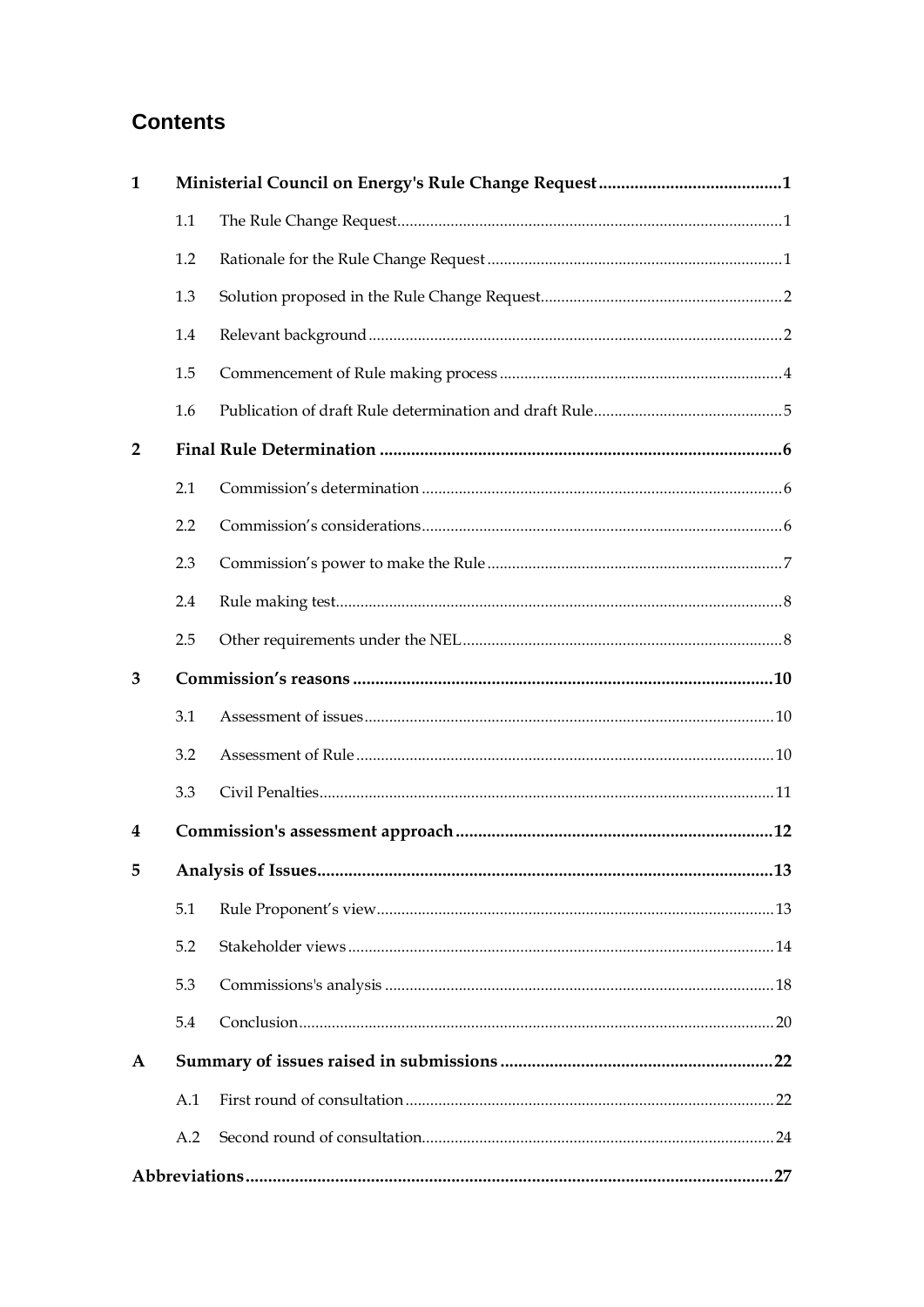## <span id="page-4-0"></span>**1 Ministerial Council on Energy's Rule Change Request**

## <span id="page-4-1"></span>**1.1 The Rule Change Request**

On 4 November 2010, the Ministerial Council on Energy (MCE) made a request to the Australian Energy Market Commission (Commission) to make a Rule regarding the exclusion of non-network alternative expenditure from the operating expenditure that is subject to the Efficiency Benefit Sharing Scheme (EBSS) applicable to Transmission Network Service Providers (TNSPs).

The objective of the proposed Rule was to improve the incentives for TNSPs to pursue efficient demand-side solutions as a substitute to network solutions and was to be achieved by requiring the Australian Energy Regulator (AER), in designing and implementing the EBSS under clause 6A.6.5(b), to consider the possible effects of the scheme on a TNSP's incentive for the implementation of non-network alternatives.[1](#page-4-3)

The Rule change request was submitted by the MCE in response to the Rule change recommendation made by the Commission in its Stage 2 Final Report on Review of Demand Side Participation (DSP) in the National Electricity Market (NEM) (Stage 2 DSP Review).

## <span id="page-4-2"></span>**1.2 Rationale for the Rule Change Request**

 $\overline{a}$ 

In the Rule change request, the Rule Proponent stated that:

- the interaction of the application of the EBSS to a TNSP's operating expenditure (opex) and its ability to carry forward its actual capital expenditure (capex) to the regulatory asset base in future periods may distort the incentives between building additional network infrastructure and contracting for demand management as an efficient non-network alternative solution;
- the factors the AER must consider in designing the EBSS are currently different between transmission and distribution regulatory frameworks. While the EBSS applies to opex for both transmission and distribution, the distribution regulatory framework allows, but does not require, the scheme to also be applied to capex. The Commission understands that the AER has not applied an EBSS to capex in the distribution regulatory framework due to the difficulty in designing a scheme with appropriate incentives and the risk of introducing perverse incentives; and
- unless the EBSS for TNSPs excludes opex incurred for pursuing non-network alternatives, the current method for re-setting revenue cap allowances will

<span id="page-4-3"></span><sup>1</sup> MCE Rule change request, Implementation of the Rule change proposal arising from the Australian Energy Market Commission Review of Demand-Side Participation in the National Electricity Market, 4 November 2010.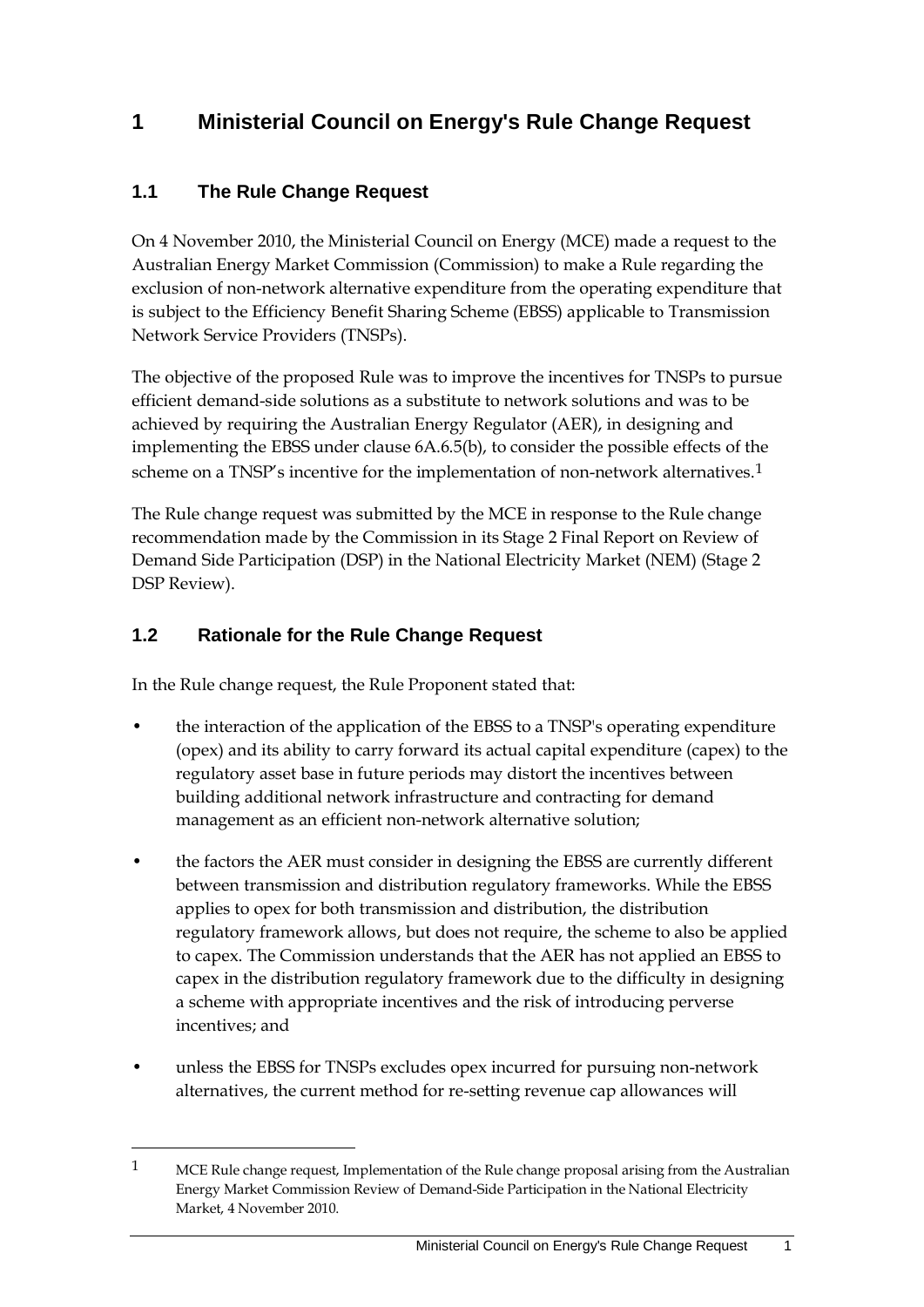penalise a TNSP who in the previous regulatory control period decided to use demand management expenditure as a means of efficiently deferring capex.<sup>[2](#page-5-2)</sup>

## <span id="page-5-0"></span>**1.3 Solution proposed in the Rule Change Request**

The Rule proponent proposed to resolve the issues discussed above by making a Rule under clause 6A.6.5(b) to require the AER, when designing and implementing an EBSS, to consider the possible effects of the scheme on a TNSP's incentives for the implementation of non-network alternatives (proposed Rule).[3](#page-5-3)

The proposed Rule would effectively align the opex EBSS framework across TNSPs and Distribution Network Service Providers (DNSPs) in the treatment of non-network alternative expenditures.

## <span id="page-5-1"></span>**1.4 Relevant background**

## **1.4.1 Overview of the EBSS framework**

The current Chapter 6A economic regulatory framework of the National Electricity Rules (NER or Rules) seeks to decouple the revenue requirements of TNSPs from the actual costs they incur during the regulatory control period. The standard building blocks approach applied to revenue regulation allows the TNSPs to retain profits resulting from cost savings (or losses resulting from over-spending) until the next time their revenue cap is set. However, where the retention of benefits is limited to the next revenue reset, the incentive to minimise costs gets weaker as the date of the next re-set approaches.

Without a balanced incentive mechanism, TNSPs would face a diminishing incentive during a regulatory control period in incurring efficient expenditure. The TNSP will look to reduce its actual expenditure from that forecast within a regulatory control period as they are allowed to retain any savings until the next reset. However, this results in a greater incentive to reduce expenditure at the start of regulatory control period as the business would retain the benefit for the remainder of the regulatory control period.

In order to balance the expenditure incentive over the regulatory control period, clause 6A.6.5 of the NER requires the AER to develop an EBSS that provides for a fair sharing between TNSPs and transmission network users of the efficiency gains and losses from the TNSP's operating expenditure (opex) forecasts and actual costs. Under the EBSS framework, a TNSP can earn additional revenue or be penalised depending on whether its actual opex is less than or greater than its allowed opex forecast targets in each year of its regulatory control period.

<span id="page-5-2"></span><sup>2</sup> Ibid, pp. 3-4.

<span id="page-5-3"></span><sup>3</sup> Ibid, Appendix A.

<sup>2</sup> Efficiency Benefit Sharing Scheme and Demand Management Expenditure by Transmission Businesses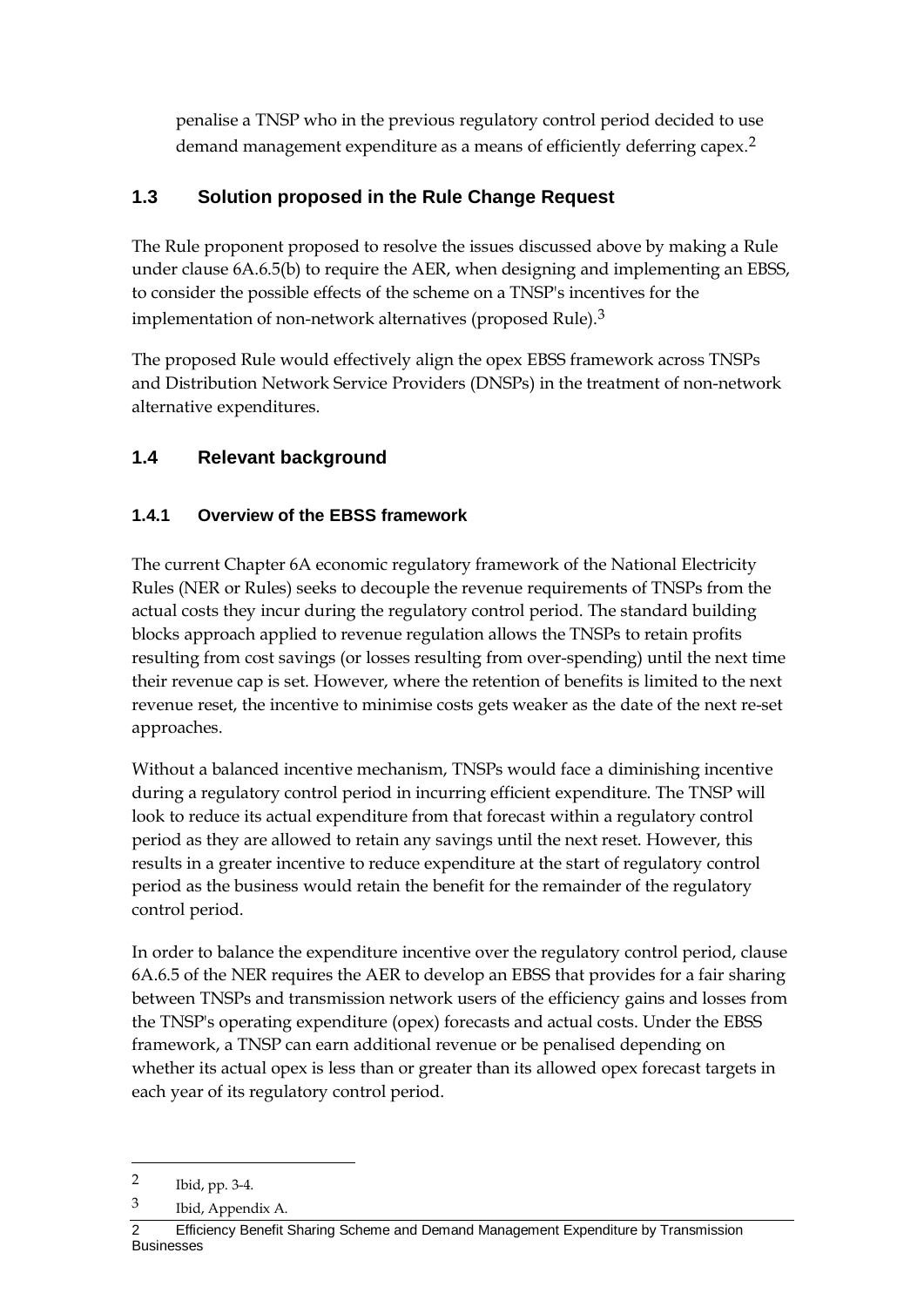The purpose of the scheme is to ensure that TNSPs face continuous incentives to make efficiency savings on their operating costs throughout a regulatory control period by being rewarded for pursuing efficiency and penalised for any inefficiency. Similar provisions in the Rules also require the AER to apply an EBSS to distribution businesses' opex forecasts.

As required by the NER, the AER established an EBSS for TNSPs in September 2007.[4](#page-6-0)

Under the scheme designed by the AER, a TNSP can retain and carry forward the difference (negative or positive) between its actual and forecast opex in any year of a regulatory control period for five years following the year in which the efficiency gain or loss is incurred.<sup>[5](#page-6-1)</sup>

The five year retention period for the scheme is linked to the regulatory control periods of TNSPs. In this way, the scheme encourages a TNSP to remain efficient throughout its regulatory control period rather than to concentrate efficiency gains in just the early part of its regulatory control period.

### **1.4.2 Stage 2 DSP Review recommendation**

In November 2009, the Australian Energy Market Commission (AEMC) provided its Final Report on Stage 2 DSP Review to the MCE.<sup>[6](#page-6-2)</sup> The Stage 2 DSP Review was undertaken with an explicit focus on the current Rules to determine whether there were material barriers to the efficient and effective use of DSP in the NEM.

The Stage 2 DSP Review's overall finding was that, in the context of the current technology, the Rules framework does not materially bias against the use of DSP.[7](#page-6-3) However, it identified a number of aspects of the current Rules that could be improved to enhance demand-side participation.

In considering whether the economic regulatory framework for network businesses provided sufficient incentives for DSP, the Stage 2 DSP Review found that the EBSS framework for TNSPs could potentially penalise a business who, in the previous regulatory control period, decided to use demand-side solutions as a means of efficiently deferring capital expenditure (i.e. undertake a non-network alternative expenditure).<sup>[8](#page-6-4)</sup> This was because expenditure on demand-side related solutions are largely in the form of on-going opex, and the EBSS can therefore potentially create a disincentive for a TNSP to consider efficient non-network alternatives as it may lead to reduced financial rewards or even penalties if the expenditure results in outturn opex being more than the forecast.

<span id="page-6-0"></span><sup>4</sup> AER, Electricity transmission network service providers Efficiency Benefit Sharing Scheme, Final Decision, September 2007.

<span id="page-6-1"></span><sup>5</sup> Ibid, p. 1.

<span id="page-6-2"></span><sup>6</sup> AEMC, Review of Demand-Side Participation in the National Electricity Market, Final Report, 27 November 2009, Sydney. The report is available at www.aemc.gov.au.

<span id="page-6-3"></span><sup>7</sup> Ibid, p. vii.

<span id="page-6-4"></span><sup>8</sup> Ibid, p. viii.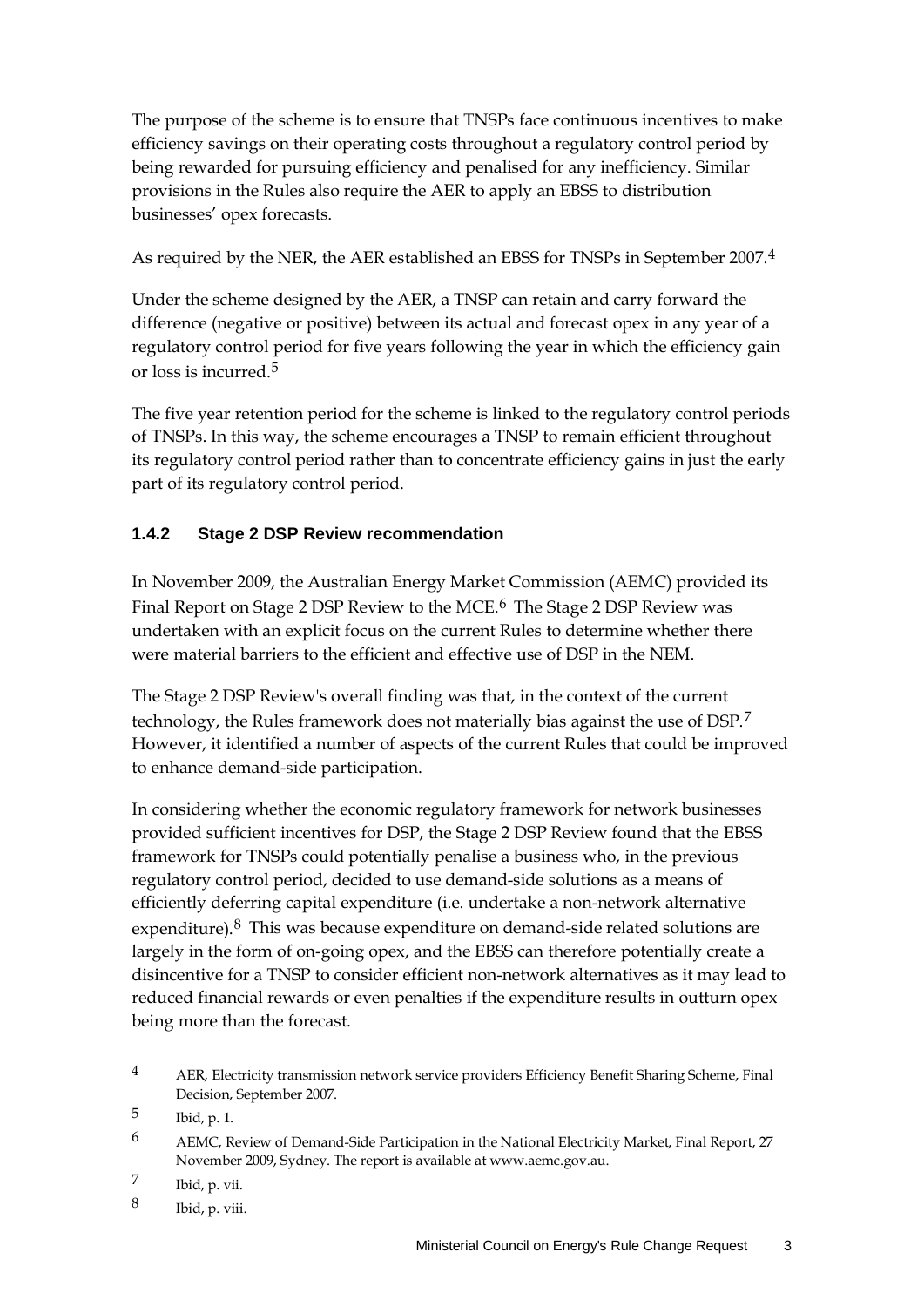The Stage 2 DSP Review recommended that the potential disincentive effect could be addressed by allowing for any demand management or DSP related opex to be excluded from the EBSS. It was recommended that the Rules on EBSS should be amended to require the AER when developing and implementing the scheme, to consider the incentive effects of the scheme on TNSPs implementation of non-network alternatives.[9](#page-7-1)

The Stage 2 DSP Review also noted that the Rule change would make the EBSS arrangements for TNSPs consistent with those for distribution businesses, where a similar provision requiring the AER to consider the scheme's effect on non-network alternative has resulted in the AER explicitly excluding any non-network alternatives related opex from the EBSS.[10](#page-7-2)

### **1.4.3 MCE response to Stage 2 DSP Review recommendation**

In June 2010, the MCE released its response to the Stage 2 DSP Review recommendations.[11](#page-7-3) The MCE generally supported the overall findings of the Review and agreed to initiate the recommended Rule change on the EBSS.

Accordingly, on 4 November 2010, the MCE submitted the Rule change request.

## <span id="page-7-0"></span>**1.5 Commencement of Rule making process**

On 23 June 2011, the Commission published a notice under section 95 of the National Electricity Law (NEL) advising of its intention to commence the Rule making process and the first round of consultation in respect of this Rule change request. A consultation paper prepared by AEMC staff identifying specific issues or questions for consultation was also published with the Rule change request. Submissions closed on 21 July 2011.

The Commission received four submissions on the Rule change request as part of the first round of consultation. They are available on the AEMC website.[12](#page-7-4) A summary of the issues raised in submissions and the Commission's response to each issue is contained in Appendix A.

The MCE's Rule change request also included two other proposed Rules that were recommended in the Stage 2 DSP Review, as follows:

<span id="page-7-1"></span><sup>9</sup> Ibid, p. 24.

<span id="page-7-2"></span><sup>10</sup> Ibid.

<span id="page-7-3"></span><sup>11</sup> Demand-Side Participation in the National Electricity Market, MCE Response to the Australian Energy Market Commission's Stage 2 Final Report, June 2010, available at: http://www.ret.gov.au/Documents/mce/\_documents/2010%20bulletins/No.%20181%20-%20M CE%20Response%20-%20AEMC%20DSP%20Stage%202%20Report.pdf

<span id="page-7-4"></span><sup>12</sup> www.aemc.gov.au.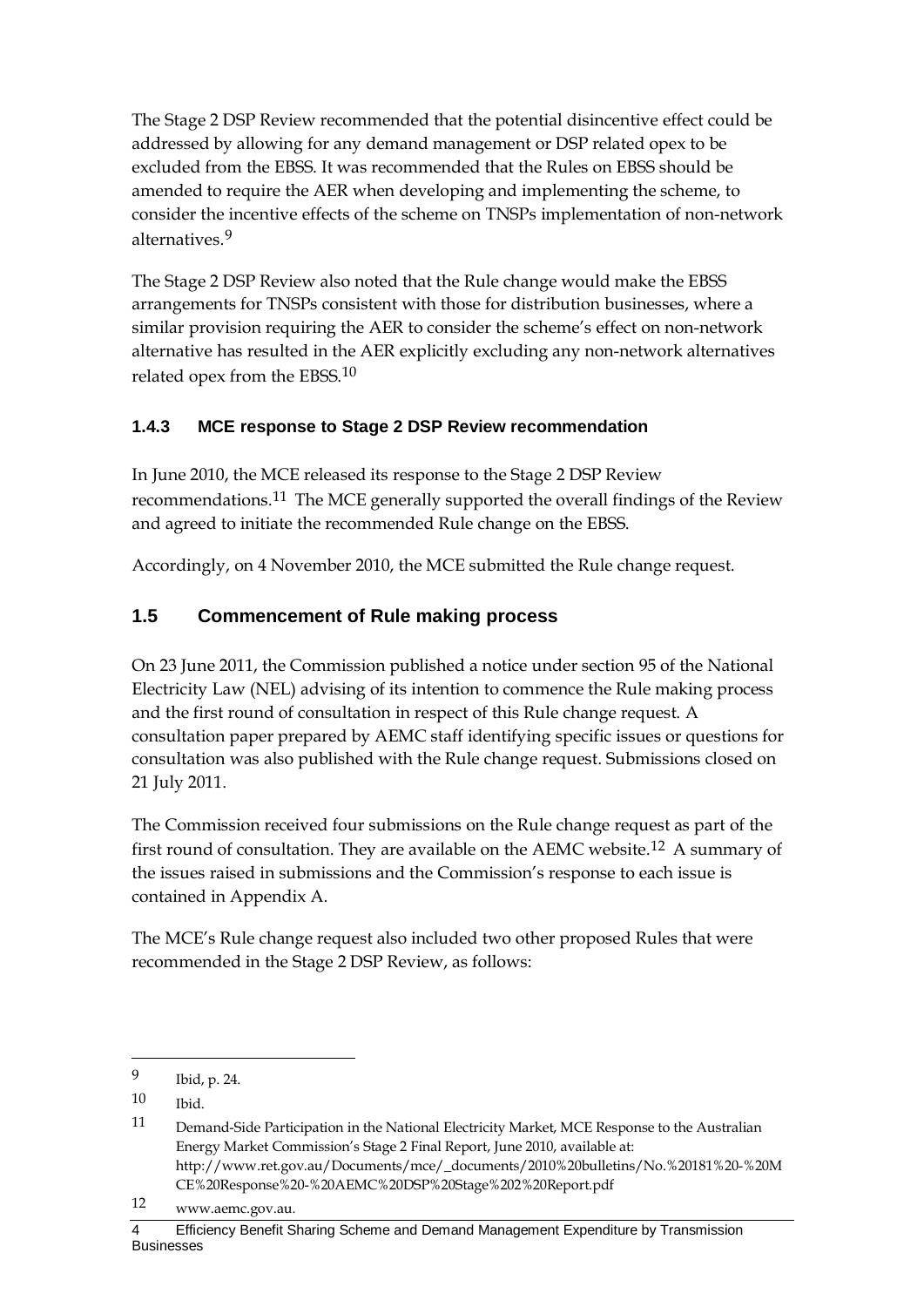- expanding the Demand Management Incentive Scheme for distribution businesses to include incentives for innovation in connection of embedded generators; and
- clarifying the arrangements for avoided Transmission Use of System (TUOS) payments to generators so that an embedded generator that is already receiving network support payments does not also receive avoided TUOS payments.

As the subject matter of each Rule change proposed is not inter-dependent, the proposed Rule changes were disaggregated into three separate projects to allow the Commission to more efficiently assess each proposed Rule on its merits within the Rule change process. This final Rule determination specifically deals with the MCE's Rule change request on amending the EBSS to require the AER to consider the scheme's effect on TNSPs' incentive to undertake non-network alternative expenditure.

The other proposed Rules are being consulted on separately under AEMC project reference codes "ERC0128 - Inclusion of Embedded Generation Research into Demand Management Incentive Scheme" and "ERC0129 - Network Support Payments and Avoided TUOS for Embedded Generators".

## <span id="page-8-0"></span>**1.6 Publication of draft Rule determination and draft Rule**

On 29 September 2011 the Commission published a notice under section 99 of the NEL and a draft Rule determination in relation to the Rule Change Request (Draft Rule Determination). The Draft Rule Determination included a draft Rule (Draft Rule).

Submissions on the Draft Rule Determination closed on 10 November 2011. The Commission received six submissions on the Draft Rule Determination. They are available on the AEMC website.[13](#page-8-1) A summary of the issues raised in submissions, and the Commission's response to each issue, is contained in Appendix [A.2.](#page-27-0)

<span id="page-8-1"></span><sup>13</sup> www.aemc.gov.au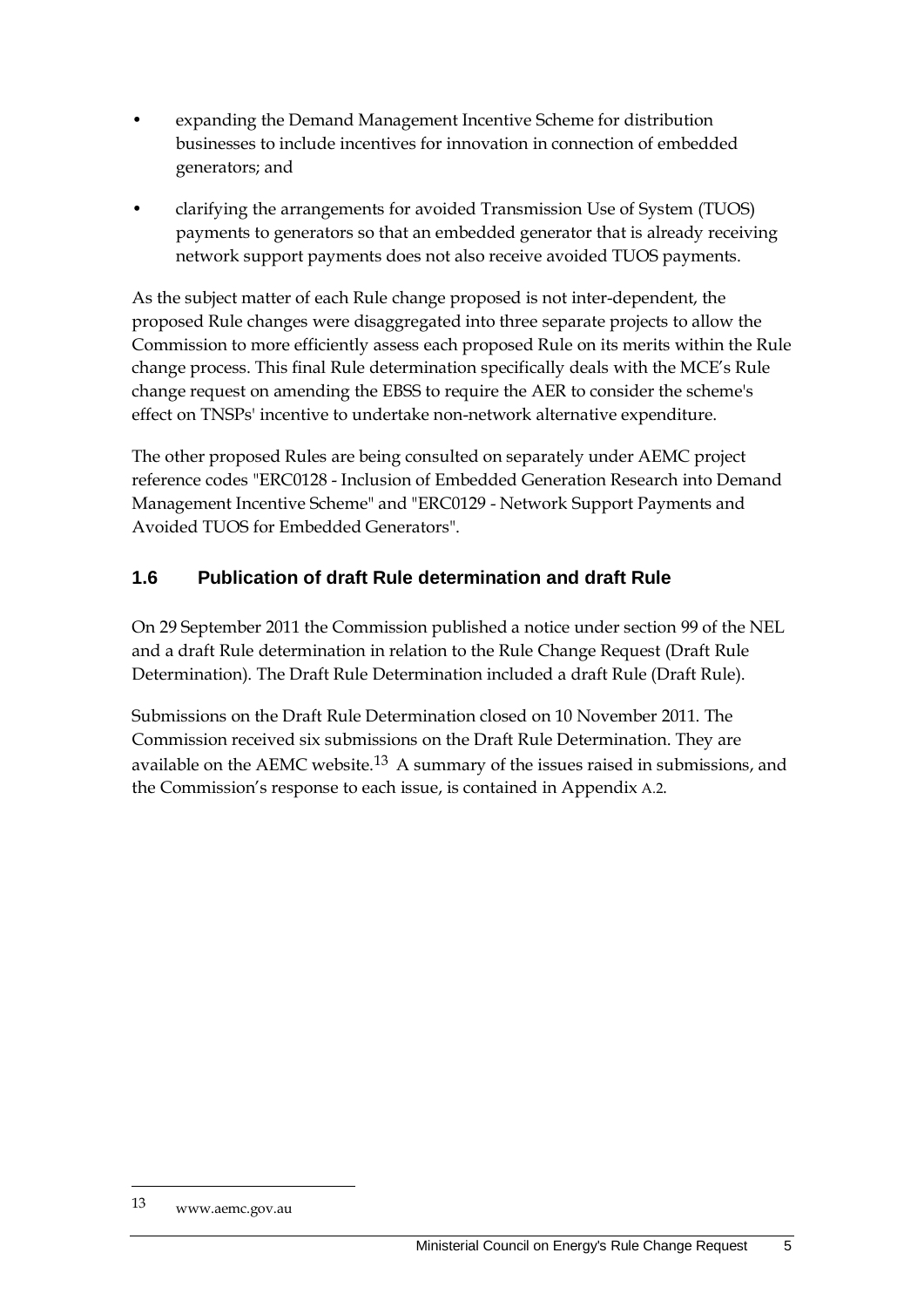## <span id="page-9-0"></span>**2 Final Rule Determination**

### <span id="page-9-1"></span>**2.1 Commission's determination**

In accordance with section 102 of the NEL the Commission has made this final Rule determination in relation to the Rule proposed by the MCE. In accordance with section 103 of the NEL the Commission has determined to make the proposed.

The Commission's reasons for making this final Rule determination are set out in section [3.1.](#page-13-1)

The National Electricity Amendment *(Efficiency Benefit Sharing Scheme and Demand Management Expenditure by Transmission Businesses) Rule 2010 No 10* (Rule as made) is published with this final Rule determination. The Rule as Made commences on publication. The Rule as made is the same as the proposed Rule. Its key features are described in section [3.2.](#page-13-2)

### <span id="page-9-2"></span>**2.2 Commission's considerations**

In assessing the Rule Change Request the Commission considered:

- the Commission's powers under the NEL to make the Rule;
- the Rule Change Request;

- the fact that there is no relevant MCE Statement of Policy Principles<sup>14</sup>;
- submissions received during first and second round of consultation;
- the AER's September 2007 final decision on the EBSS for TNSPs;<sup>[15](#page-9-4)</sup>
- the AER's final decisions on the EBSS as part of its TNSP revenue cap determinations for TransGrid's 2009-10 to 2013-14 regulatory control period[16](#page-9-5) and Transend's 2009-10 to 2013-14 regulatory control period<sup>[17](#page-9-6)</sup>;
- the AEMC's Stage 2 DSP Review Final Report<sup>[18](#page-9-7)</sup>; and

<span id="page-9-3"></span><sup>14</sup> Under section 33 of the NEL the AEMC must have regard to any relevant MCE statement of policy principles in making a Rule.

<span id="page-9-4"></span><sup>15</sup> AER, Electricity transmission network service providers Efficiency Benefit Sharing Scheme - Final Decision, September 2007.

<span id="page-9-5"></span><sup>16</sup> AER, TransGrid Transmission Determination 2009-10 to 2013-14 - Final Decision, April 2009, pp. 101-102.

<span id="page-9-6"></span><sup>17</sup> AER, Transend Transmission Determination 2009-10 to 2013-14 - Final Decision, April 2009, pp. 123-124.

<span id="page-9-7"></span><sup>18</sup> AEMC, Review of Demand-Side Participation in the National Electricity Market, Final Report, 27 November 2009, Sydney.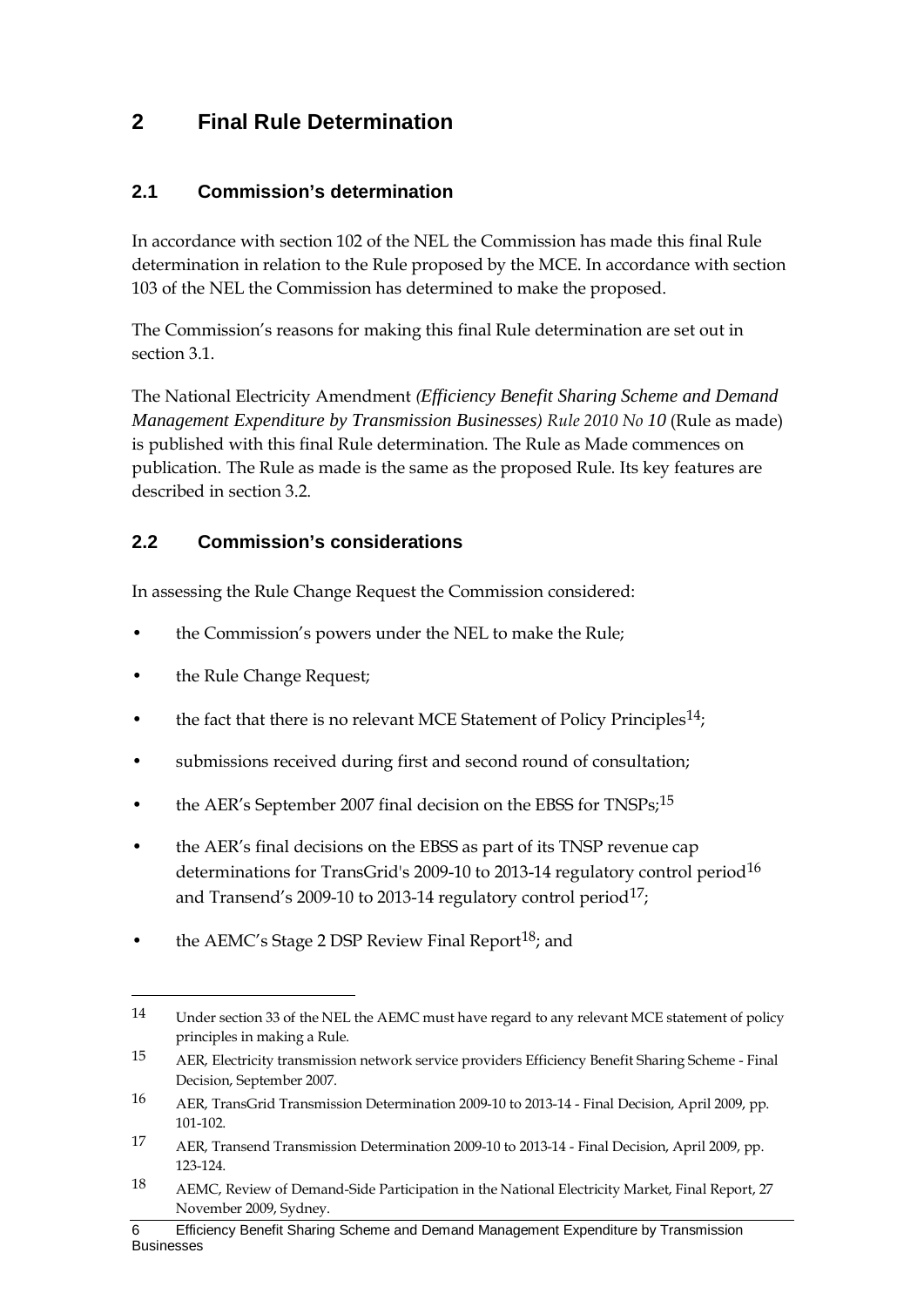• the rule making test under Part 7 of the NEL, being the Commission's analysis as to how the Rule as Made will, or is likely to, contribute to the achievement of the National Electricity Objective (NEO), in addition to taking into account the revenue and pricing principles as set out in section 7A of the NEL as required under section 88B of the NEL.

### <span id="page-10-0"></span>**2.3 Commission's power to make the Rule**

The Commission is satisfied that the Rule as made falls within the subject matter about which the Commission may make Rules. The Rule as made falls within the matters set out in section 34 of the NEL as it relates to the regulation of the activities of persons (including Registered Participants) participating in the national electricity market or involved in the operation of the national electricity system.

Further, the Rule as made falls within the matters set out in schedule 1 to the NEL as it relates to:

"15 The regulation of revenues earned or that may be earned by owners, controllers or operators of transmission systems from the provision by them of services that are the subject of a transmission determination;

...

17 Principles to be applied, and procedures to be followed, by the AER in exercising or performing an AER economic regulatory function or power relating to the making of a transmission determination;

...

20 The economic framework, mechanisms or methodologies to be applied or determined by the AER for the purposes of items 15 and 16 including (without limitation) the economic framework, mechanisms or methodologies to be applied or determined by the AER for the derivation of the revenue (whether maximum allowable revenue or otherwise) or prices to be applied by the AER in making a transmission determination; and

...

23 Incentives for regulated transmission system operators to make efficient operating and investment decisions including, where applicable, service performance incentive schemes."

These items are relevant to the Rule as made because the Rule relates to the regulation of revenues that can be earned by the TNSPs under the economic framework and the mechanisms or methodologies to be applied or determined by the AER in exercising or performing its economic regulatory function relating to the making of a transmission determination. The EBSS forms part of the transmission determination.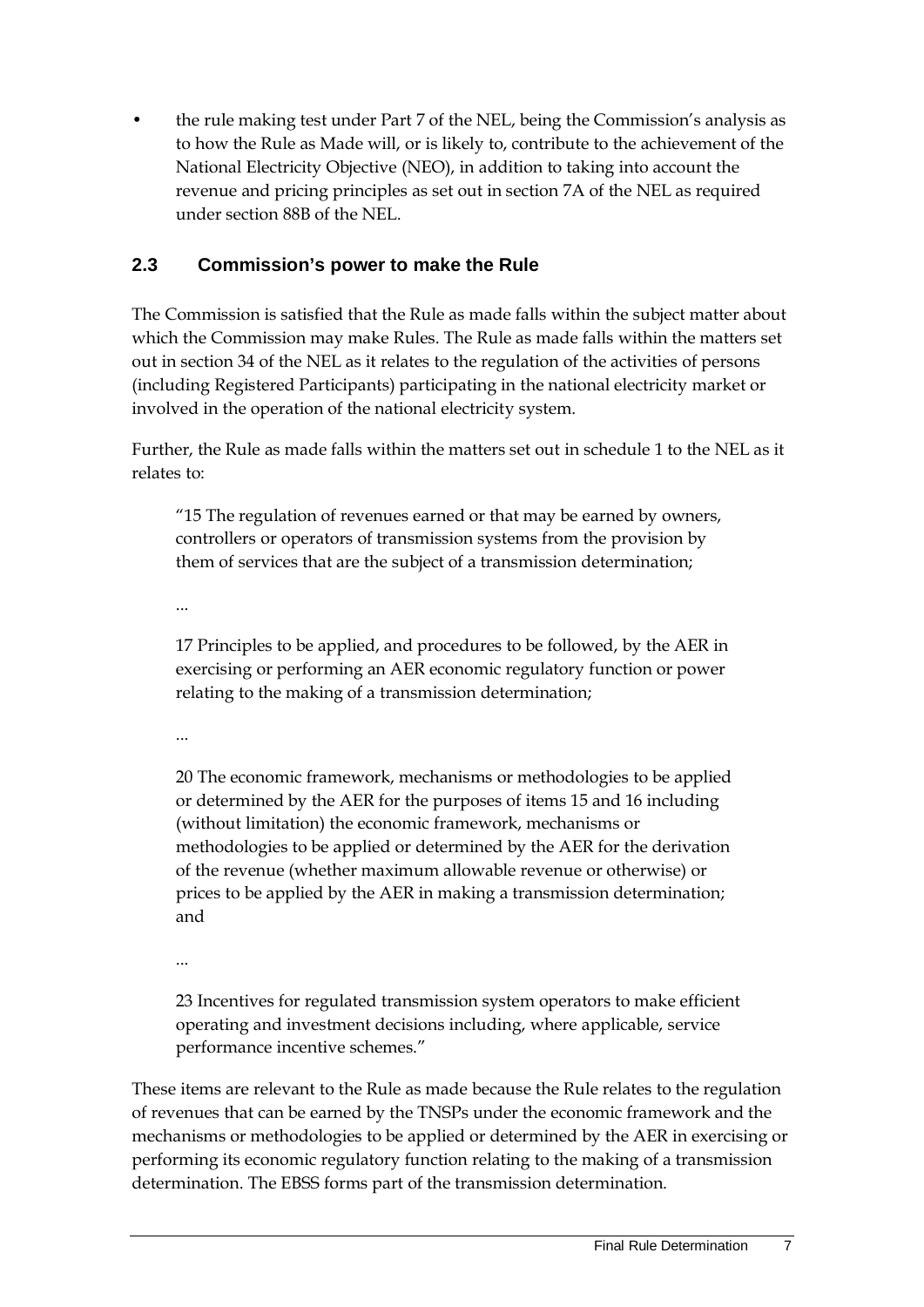## <span id="page-11-0"></span>**2.4 Rule making test**

Under section 88(1) of the NEL the Commission may only make a Rule if it is satisfied that the Rule will, or is likely to, contribute to the achievement of the NEO. This is the decision making framework that the Commission must apply.

The NEO is set out in section 7 of the NEL as follows:

"The objective of this Law is to promote efficient investment in, and efficient operation and use of, electricity services for the long term interests of consumers of electricity with respect to:

- (a) price, quality, safety, reliability and security of supply of electricity; and
- (b) the reliability, safety and security of the national electricity system.""

For the Rule Change Request the Commission considers that the relevant aspect of the NEO is efficient investment in, and efficient operation of, electricity services with respect to price of supply.[19](#page-11-2)

The Commission is satisfied that the Rule as made will, or is likely to, contribute to the achievement of the NEO because it has the potential to affect a TNSP's investment decisions in promoting more efficient use of demand management and other non-network alternative solutions by balancing existing investment efficiency incentives for TNSPs with more opportunities for innovation.

Under section 91(8) of the NEL the Commission may only make a Rule that has effect with respect to an adoptive jurisdiction if satisfied that the Rule as made is compatible with the proper performance of Australian Energy Market Operator (AEMO)'s declared network functions. The Rule as made is compatible with AEMO's declared network functions because it has no impact on the NER relating to AEMO's declared network functions.

## <span id="page-11-1"></span>**2.5 Other requirements under the NEL**

 $\overline{a}$ 

In applying the Rule making test in section 88 of the NEL, the Commission has taken into account the revenue and pricing principles as required under section 88B of the NEL as the Rule Change Request.

Some relevant aspects of the revenue and pricing principles relate to:

• providing a reasonable opportunity to service providers to recover efficient costs and ensuring that prices should allow for a return commensurate with the regulatory and commercial risks in providing the service; and

<span id="page-11-2"></span><sup>19</sup> Under section 88(2), for the purposes of section 88(1) the AEMC may give such weight to any aspect of the NEO as it considers appropriate in all the circumstances, having regard to any relevant MCE statement of policy principles.

<sup>8</sup> Efficiency Benefit Sharing Scheme and Demand Management Expenditure by Transmission Businesses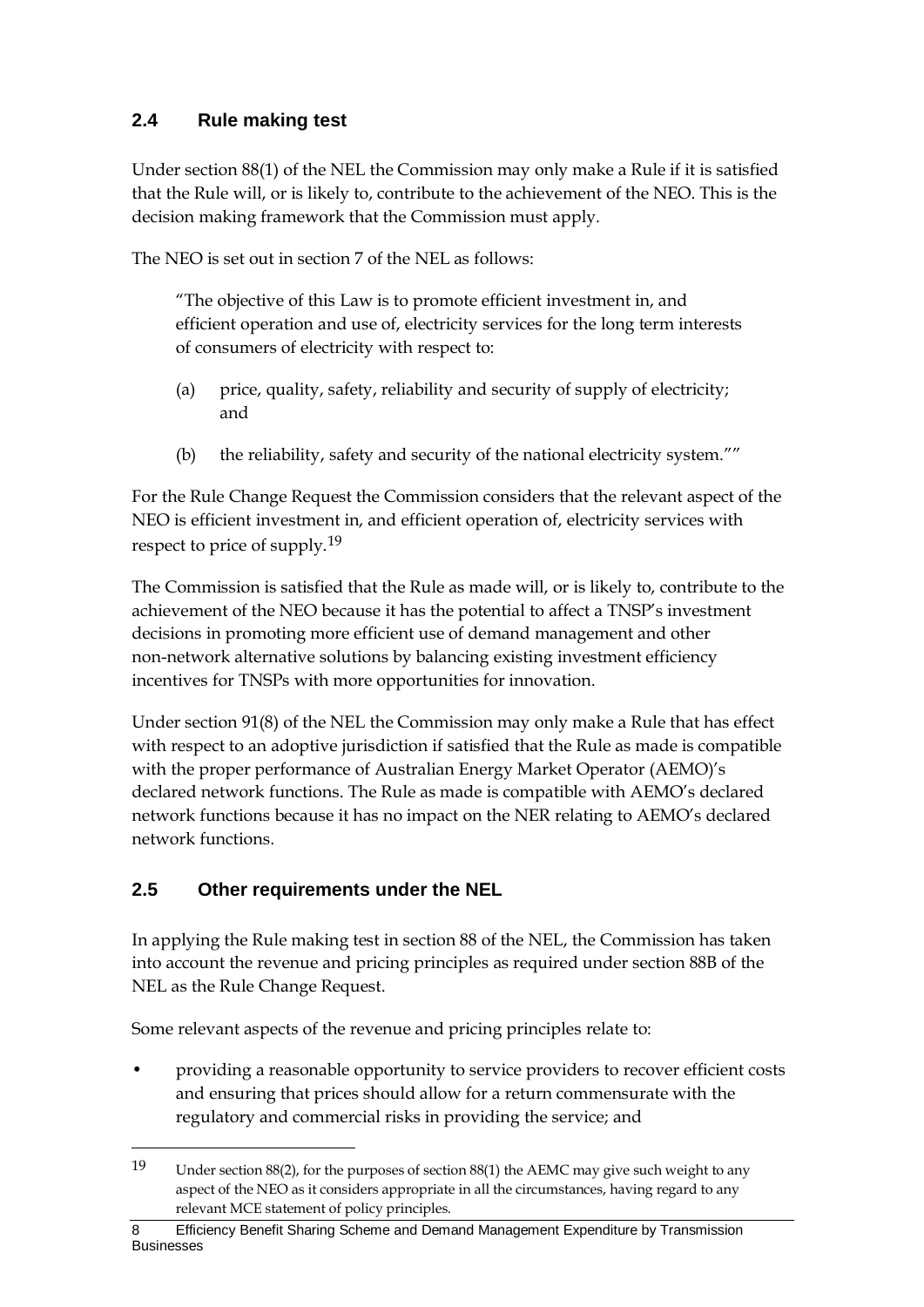having regard to the economic costs and risks of the potential for under and over utilisation of a transmission system with which a regulated network service provider provides direct control network services.

The Commission considers that the Rule as made is consistent with the revenue and pricing principles as it promotes recovery of efficient costs by TNSPs in relation to their non-network alternative expenditure under the EBSS. In turn, this is likely to encourage more efficient use of the transmission network without impacting a TNSP's ability to recover its efficient costs.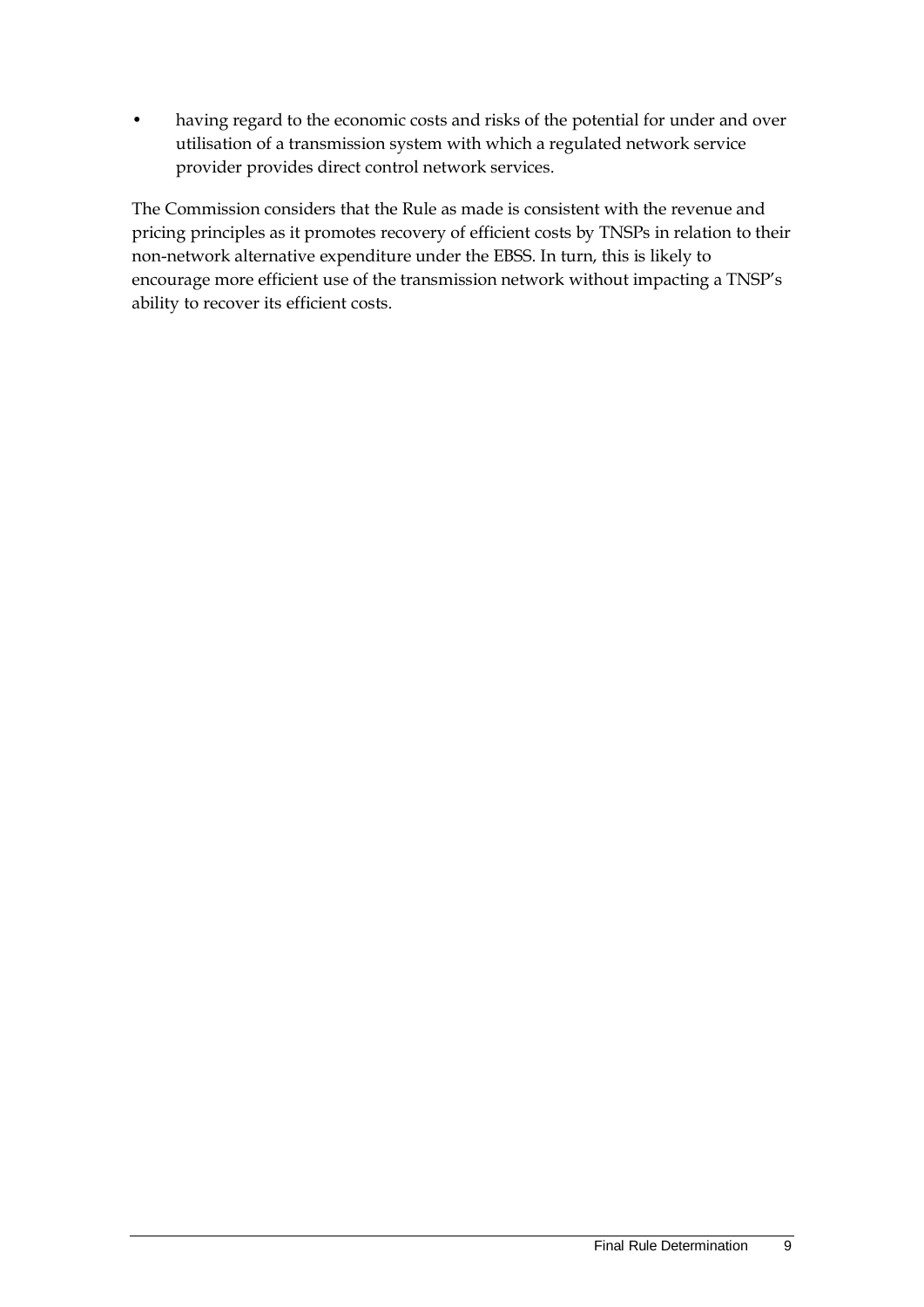## <span id="page-13-0"></span>**3 Commission's reasons**

The Commission has analysed the Rule Change Request and assessed the issues/propositions arising out of this Rule Change Request. For the reasons set out below, the Commission has determined that a Rule should be made. Its analysis of the proposed Rule is also set out below.

## <span id="page-13-1"></span>**3.1 Assessment of issues**

Clause 6A.6.5 of the NER requires the AER to develop an EBSS that provides for a fair sharing between TNSPs and transmission network users of the efficiency gains and losses from the TNSP's opex forecasts and actual costs. The purpose of the scheme is to ensure that a TNSP faces continuous incentives to make efficiency savings on its opex throughout a regulatory control period by being rewarded for pursuing efficiency and penalised for any inefficiency.

As identified by the Rule Proponent, where expenditure on demand management and other demand-side related activities is operational in nature, the EBSS can potentially create a disincentive problem for TNSPs in making efficient substitution between network infrastructure solutions and demand management solutions. This is because expenditure on demand management and other forms of demand-side participation solutions are largely in the form of on-going opex, and the EBSS can therefore potentially create a disincentive for a TNSP to consider efficient non-network alternatives as it may lead to reduced financial rewards or even penalties if the expenditure results in outturn opex being more than the forecast.

The Commission believes that the current EBSS framework for TNSPs does not ensure that the AER will consider the incentives for non-network alternative expenditures when it applies the EBSS to TNSPs revenue determinations. The current lack of certainty and consistency in how a TNSP's non-network alternative expenditure may impact on its EBSS reward/penalties for the next regulatory control period makes it unlikely that a TNSP will take a risk by substituting more economically efficient demand management expenditure with capex.

The Rule as made requires the AER in designing and implementing the EBSS, to consider the scheme's efficiency reward/penalty effects on incentives for TNSP to undertake non-network alternative expenditure. This should provide TNSPs more confidence to pursue demand management options and find an efficient balance between the need for additional network investment and the value of flexible demand.

### <span id="page-13-2"></span>**3.2 Assessment of Rule**

The Rule as made amends the EBSS provisions under clause 6A.6.5(b) to require the AER, in designing and implementing the EBSS, to consider the possible effects of the scheme on a TNSP's incentive for the implementation of non-network alternatives.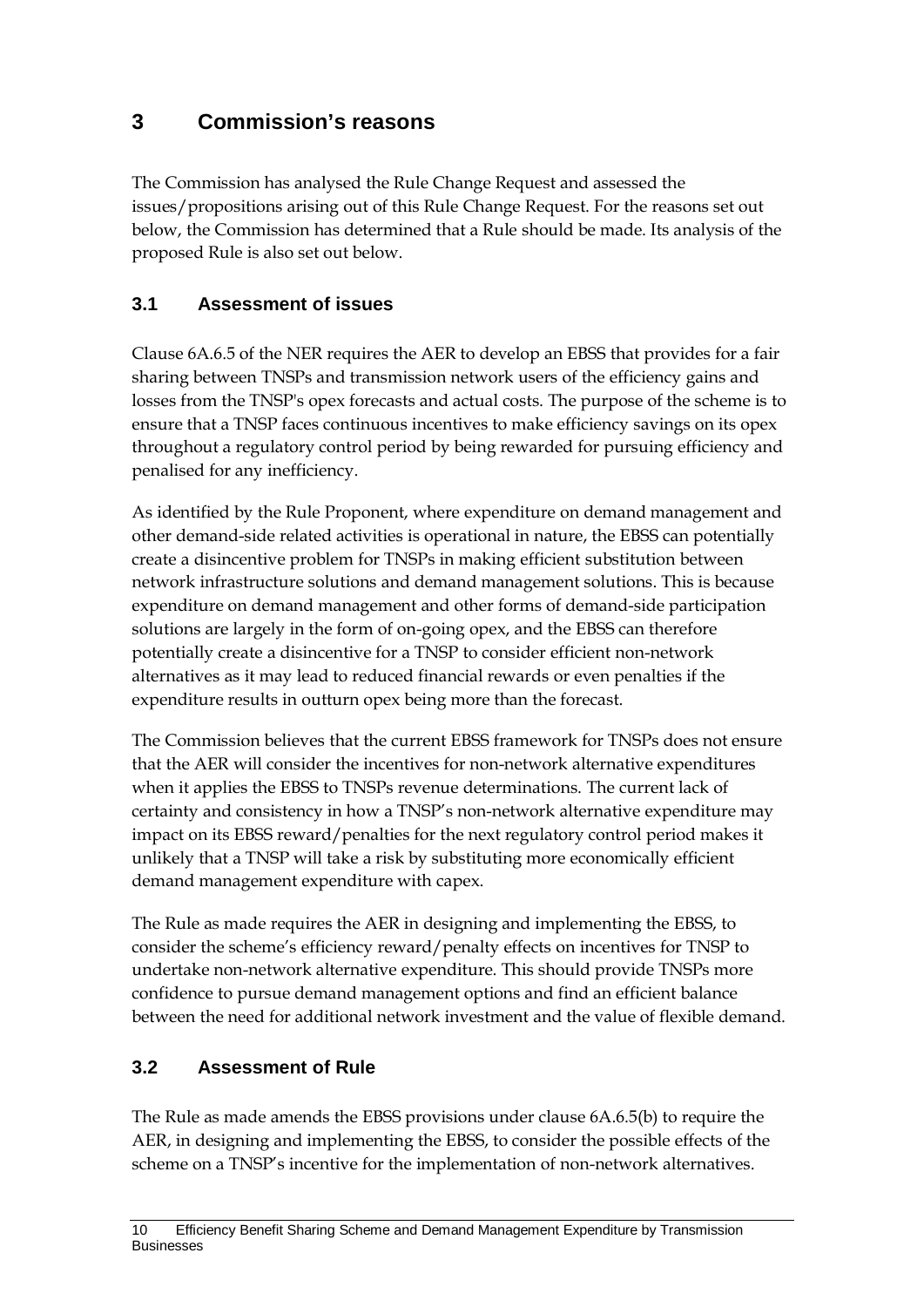The Rule as made does not define or categorise non-network alternative expenditures for the purposes of the EBSS. This will provide the TNSPs and the AER discretion in deciding the types of non-network alternative opex that should be excluded from the EBSS on a case by case basis. This Rule provision is also consistent with the non-network alternative expenditure EBSS arrangements for DNSPs in Chapter 6 of the NER (clause 6.5.8(c)(5)).

The Rule as made is the same as the draft Rule published in September 2011.

## <span id="page-14-0"></span>**3.3 Civil Penalties**

The Rule as made does not amend any Rules that are currently classified as civil penalty provisions under the National Electricity (South Australia) Law or Regulations. The Commission does not propose to recommend to the MCE that any of the amendments in the Rule as made be classified as civil penalty provisions.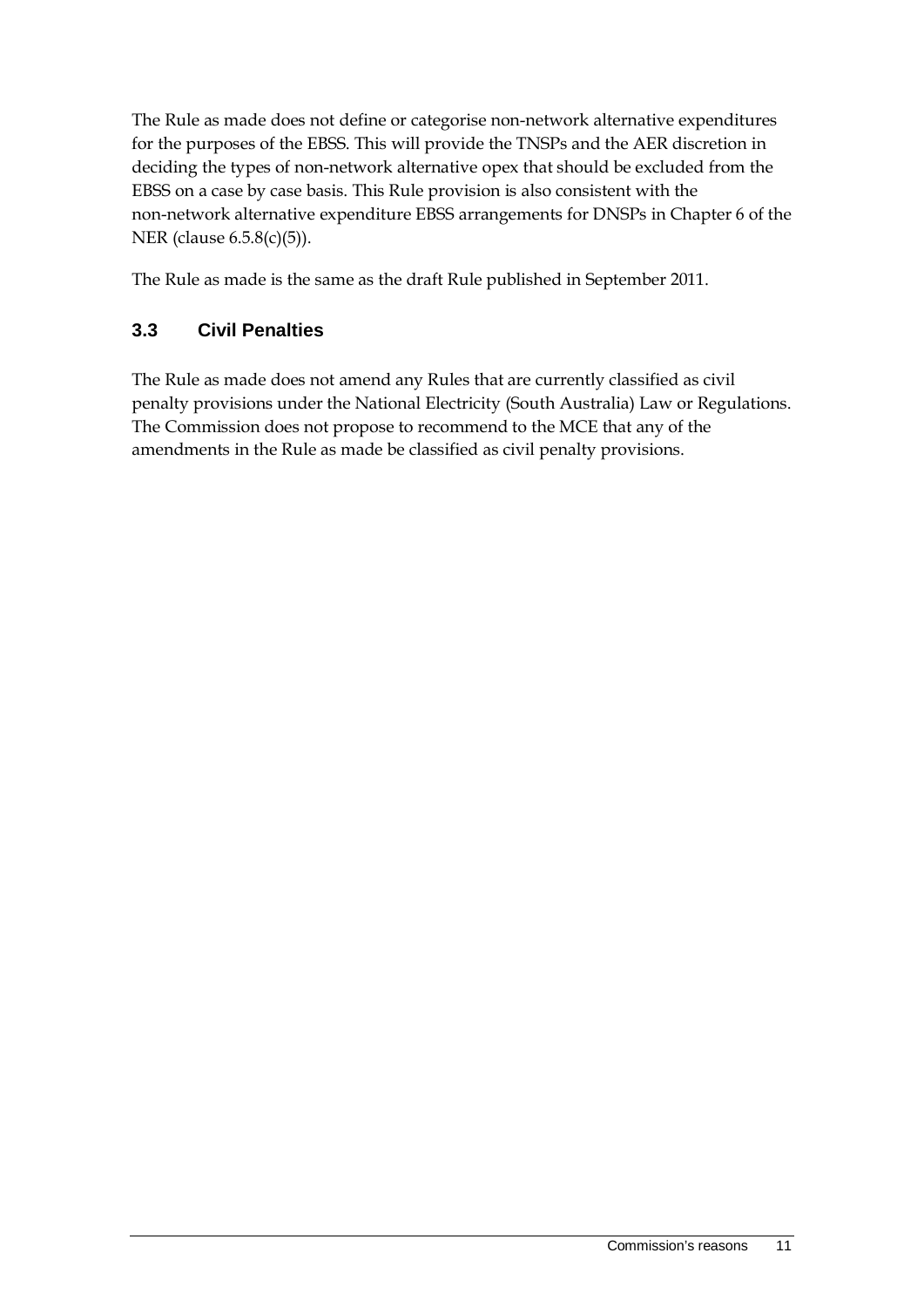## <span id="page-15-0"></span>**4 Commission's assessment approach**

This chapter describes the analytical framework that the Commission has applied to assess the Rule Change Request in accordance with the requirements set out in the NEL (and explained in Chapte[r 2\)](#page-9-0).

In assessing any Rule Change Request against the NEL criteria the first step is to consider the counterfactual arrangements against which the Rule change is being compared. In the present case the counterfactual arrangements are to leave the EBSS arrangements in the Rules unchanged.

In assessing this Rule Change Request, the Commission has considered the following issues:

- the effect of an EBSS on a TNSP's incentive to undertake non-network alternative expenditure;
- treatment of non-network alternative expenditure under current EBSS arrangements;
- types of non-network alternative expenditures that would benefit from being excluded from the EBSS; and
- potential implementation costs and administrative regulatory burden.

In assessing whether the Rule as made is consistent with the NEO, the Commission has assessed the extent to which the incentives for a TNSP to undertake efficient investments are likely to be stronger under the Rule as made than under current arrangements, and whether the benefits of those strengthened incentives are likely to outweigh any implementation and administrative costs.

The Commission's analysis of these issues is provided in Chapter 5.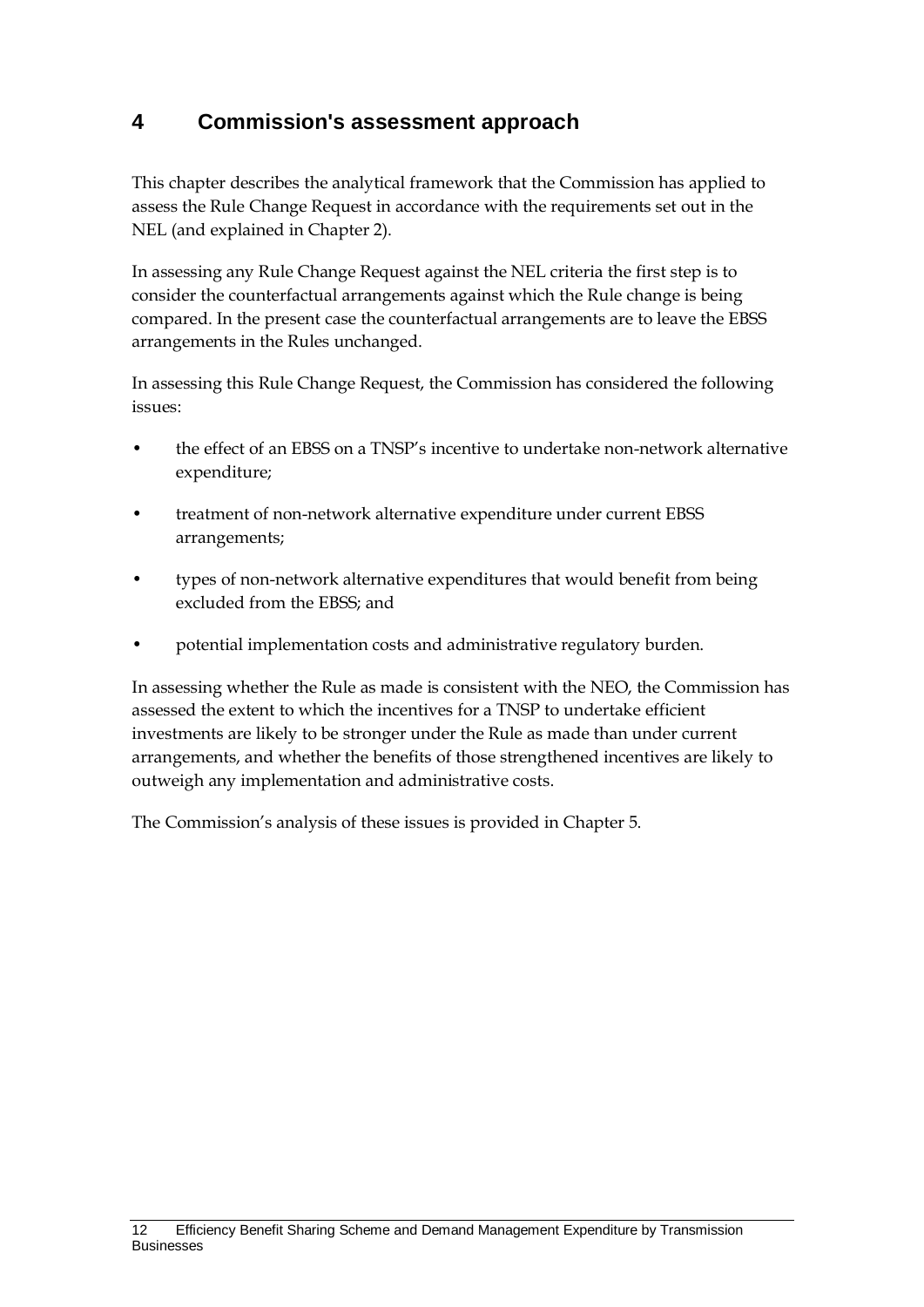## <span id="page-16-0"></span>**5 Analysis of Issues**

#### <span id="page-16-1"></span>**5.1 Rule Proponent's view**

#### **5.1.1 The EBSS and incentives for non-network alternative expenditure**

The Rule Proponent stated that the interaction of the application of the EBSS to opex and the ability to carry forward actual capex to the asset base in future periods may distort a TNSP's incentives between building additional network infrastructure and contracting for demand management as an efficient non-network alternative solution.[20](#page-16-2) This view is based on the AEMC's findings from the Stage 2 DSP Review.

The Rule proponent is of the view that unless the EBSS for TNSPs excludes opex incurred for pursuing non-network alternatives, the current method for re-setting revenue cap allowances will penalise a TNSP who in the previous regulatory control period, decided to use demand management expenditure as a means of efficiently deferring capex.[21](#page-16-3)

#### **5.1.2 Treatment of non-network alternative expenditure under current EBSS arrangements**

The Rule proponent stated that, currently, the factors the AER must consider in designing the EBSS are different between transmission and distribution frameworks.[22](#page-16-4) It stated that the distribution framework allows, but does not require the scheme to also be applied to capex and that the AER to date has not applied the EBSS to distribution capex due to the difficulty in designing a scheme with appropriate incentives and the risk of introducing perverse incentives.[23](#page-16-5)

The Rule proponent further stated that where EBSS is only applied to opex and no counteracting factors are in place, an EBSS would penalise efficient substitution of capex with non-network alternative expenditure in the form of opex.[24](#page-16-6) According to the Rule Proponent, one counteracting factor, as applied by the AER in the distribution EBSS, is to exclude opex for non-network alternatives from the EBSS to ensure neutral incentives between network augmentation and non-network alternatives.[25](#page-16-7)

- <span id="page-16-5"></span>23 Ibid.
- <span id="page-16-6"></span>24 Ibid.
- <span id="page-16-7"></span>25 Ibid.

<span id="page-16-2"></span><sup>20</sup> MCE Rule change request, Implementation of the Rule change proposal arising from the Australian Energy Market Commission Review of Demand-Side Participation in the National Electricity Market, 4 November 2010, p. 3.

<span id="page-16-3"></span><sup>21</sup> Ibid.

<span id="page-16-4"></span><sup>22</sup> Ibid, p. 4.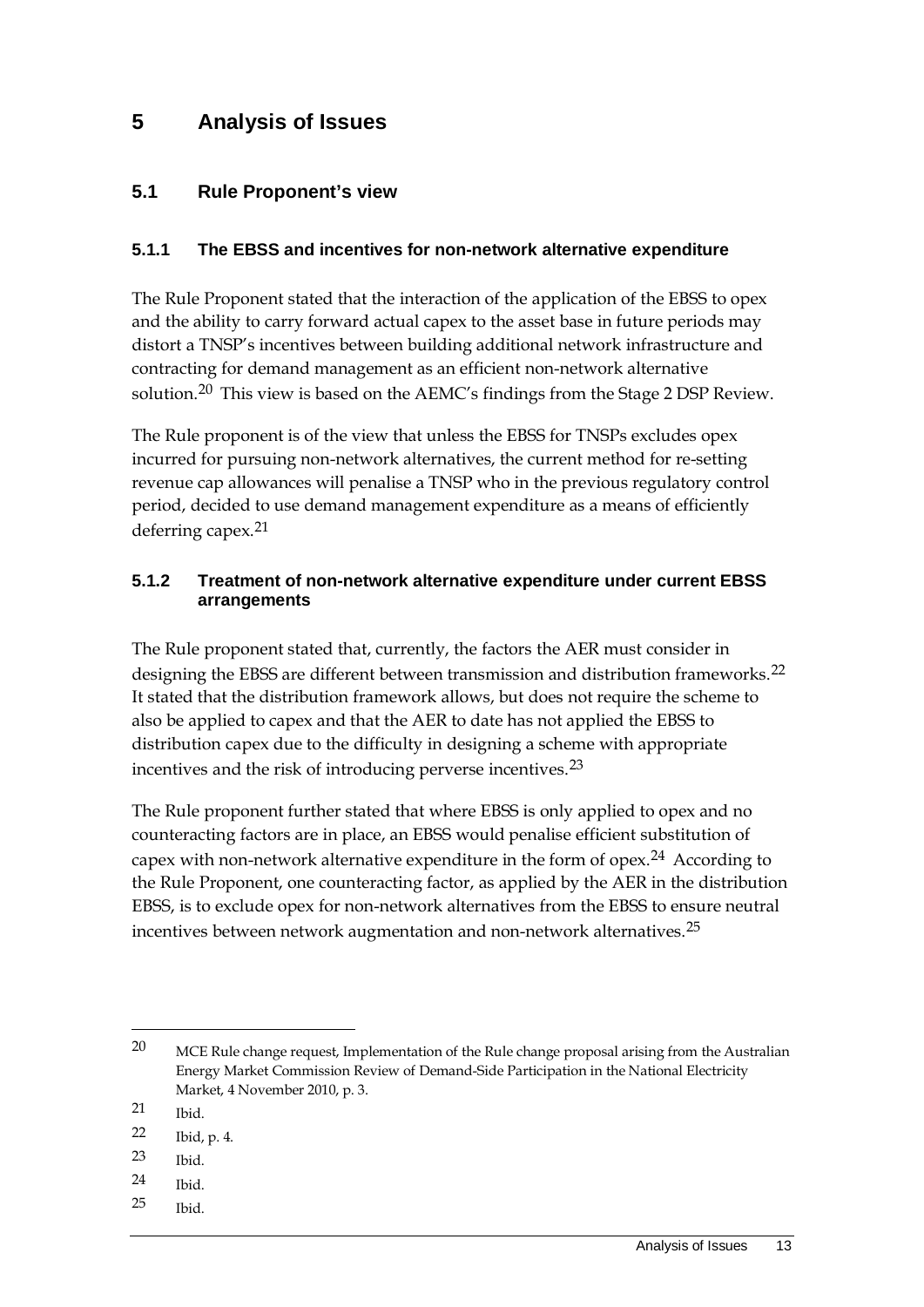To ensure these issues are considered as part of EBSS for TNSPs, the Rule Proponent proposed that the factors that must be considered for the EBSS be expanded to include the implications for non-network alternative expenditure.[26](#page-17-1)

#### **5.1.3 Types of non-network alternative expenditure likely to benefit from being excluded from the EBSS**

The Rule change request does not discuss the types of non-network alternative expenditure are likely to benefit from its proposed Rule. In addition, the proposed Rule did not explicitly exclude non-network alternative expenditure, nor did it specify the types of opex that could be eligible for exclusion from the scheme. The proposed Rule was in effect drafted to mirror the EBSS arrangements for DNSPs, where a similar provision requiring the AER to consider the scheme's effect on non-network alternative has resulted in the AER explicitly excluding various types of demand-side non-network alternatives opex from the EBSS.[27](#page-17-2)

### **5.1.4 Implementation costs and administrative regulatory burden**

The Rule Proponent stated that its proposed Rule is not likely to impose any significant implementation costs as it is only an incremental change to the existing arrangements and not likely to require substantial changes to existing processes and practices.[28](#page-17-3) However, it recognised that there may be some administrative burden on the AER to review proposals from the TNSPs who seek to take up the incentives provided by the new arrangements.[29](#page-17-4)

## <span id="page-17-0"></span>**5.2 Stakeholder views**

The AEMC has received stakeholder responses following both the Consultation paper and the draft Rule determination.

## **5.2.1 Response to the Consultation Paper**

The Commission received four submissions, which were from Grid Australia, Ausgrid, Origin Energy, and Total Environment Centre (TEC). Their views in relation to the issues considered by the Commission are summarised below.

<span id="page-17-1"></span><sup>26</sup> Ibid.

<span id="page-17-2"></span><sup>27</sup> See: AER, Electricity transmission network service providers Efficiency Benefit Sharing Scheme - Final Decision, June 2008, p. 14.

<span id="page-17-3"></span><sup>28</sup> MCE Rule change request, Implementation of the Rule change proposal arising from the Australian Energy Market Commission Review of Demand-Side Participation in the National Electricity Market, 4 November 2010, p. 6.

<span id="page-17-4"></span><sup>29</sup> Ibid.

<sup>14</sup> Efficiency Benefit Sharing Scheme and Demand Management Expenditure by Transmission Businesses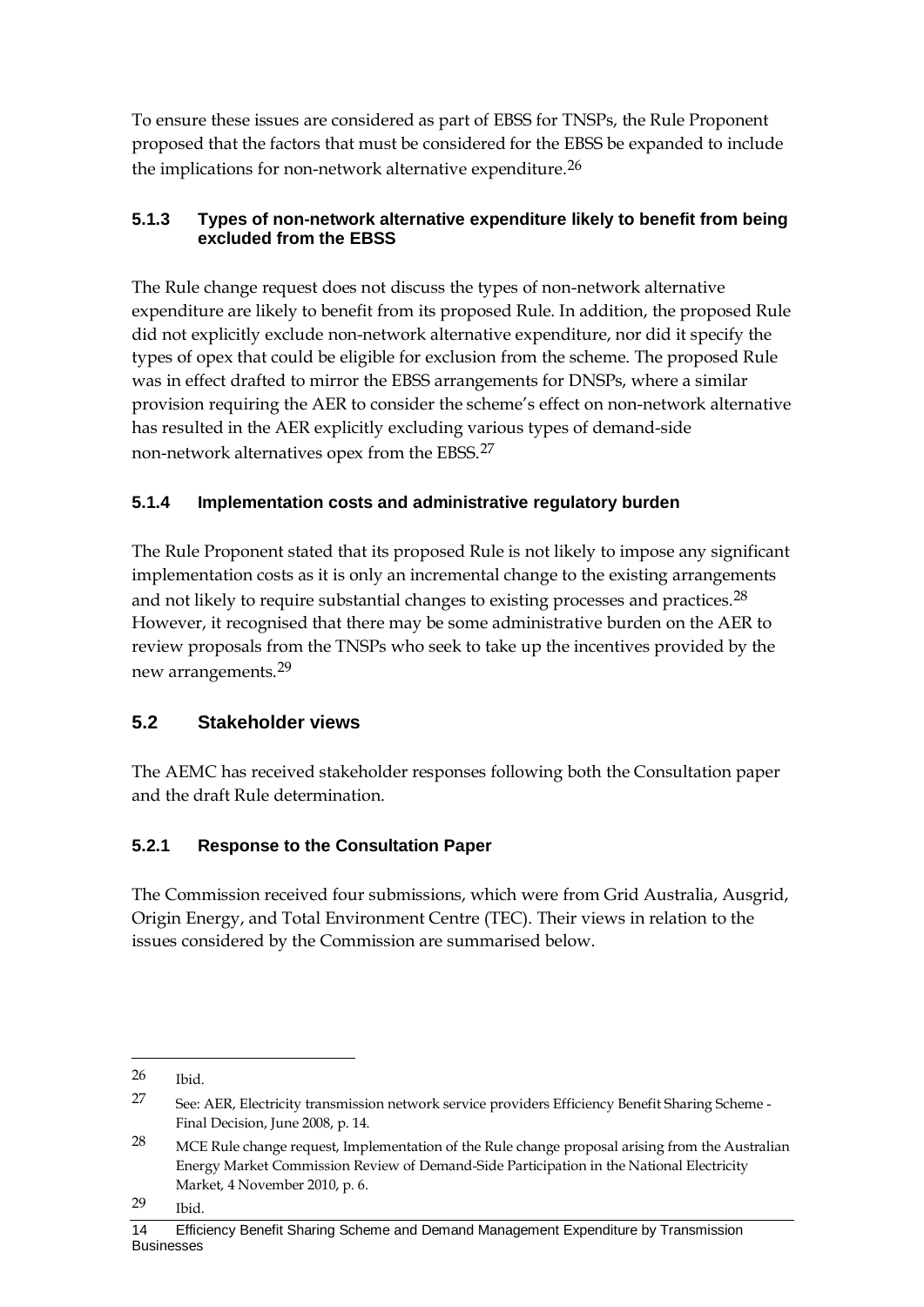#### **The EBSS and incentives for non-network alternative expenditure**

All stakeholders agreed with the Rule Proponent's view on the interaction between the EBSS and TNSPs incentives to pursue non-network alternative expenditure. There was general agreement expressed by Ausgrid, Grid Australia, Origin Energy and the TEC that the EBSS in its current form can create an unintentional disincentive for TNSPs to pursue non-network demand-side solutions as doing so could potentially mean over-spending their opex targets which attracts financial penalties under the EBSS.[30](#page-18-0)

While supporting the Rule change, the TEC did not believe that the Rule change will result in any material increase in demand-side participation or reduce what it views as a strong bias towards supply-side projects in the NEM.[31](#page-18-1) It was of the view that with or without the implementation of the proposed Rule change, there were many flaws in the current economic regulation framework of the NER that provide incentives for network businesses to "game the system and invest in less efficient network solutions over more efficient non-network solutions."[32](#page-18-2)

The TEC rejected the position held by the MCE and the AEMC that the current Rules framework "does not materially bias against the use of DSP [demand-side participation]".[33](#page-18-3) The TEC believes that while the Rules do not explicitly bias against the use of demand side participation, there are multiple elements of the current Rules framework which significantly bias supply-side network solutions over demand-side non-network solutions.

The TEC further stated that if the proposed Rule is implemented, it should not be regarded as a comprehensive redress of the bias against demand-side participation in favour of network solutions, either by itself or in conjunction with the other Rule change requests initiated by the MCE as a result of the AEMC's Stage 2 DSP Review.[34](#page-18-4)

The TEC believes that this Rule change is only addressing a minor barrier to demand side participation in the NEM when considered against the number and strength of the barriers. However, the TEC acknowledges that some of the remaining issues can be addressed as part of the AEMC's Power of Choice Review.[35](#page-18-5)

#### **Treatment of non-network alternative expenditure under current EBSS arrangements**

Submissions from the TEC and Ausgrid notes that the EBSS arrangements for DNSPs with respect to the treatment of non-network alternative expenditure are currently

 $\overline{a}$ 

<span id="page-18-5"></span>35 Ibid.

<span id="page-18-0"></span><sup>30</sup> Grid Australia submission, p.1; Ausgrid submission, p. 1, Origin Energy submission, p. 1; and Total Environment Centre submission, pp. 2-3.

<span id="page-18-1"></span><sup>31</sup> Total Environment Centre submission, p. 3.

<span id="page-18-2"></span><sup>32</sup> Ibid.

<span id="page-18-3"></span><sup>33</sup> Total Environment Centre submission, p. 5.

<span id="page-18-4"></span><sup>34</sup> Ibid.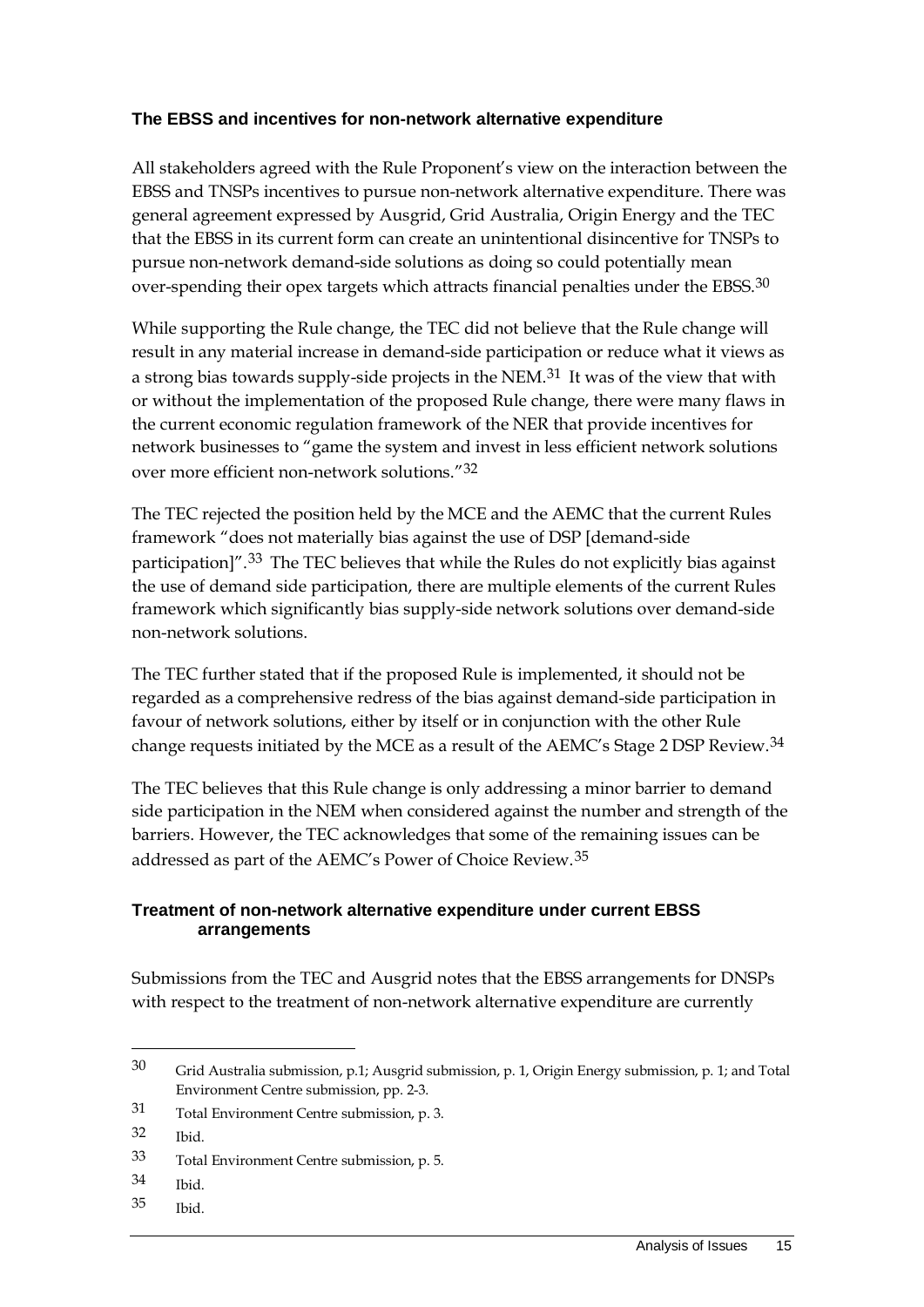different from the EBSS framework for TNSPs and the proposed Rule would ensure consistency across network businesses.[36](#page-19-0)

Ausgrid also suggested that the current design and operation of the EBSS should be reviewed to address asymmetric risks for networks, particularly at the revenue reset. Ausgrid stated that this is because, in Ausgrid's view, the AER "will likely reduce operating expenditure forecasts and place businesses in a position where they continue to be penalised by overspending an allowance set by the AER that may not reflect efficient costs."[37](#page-19-1)

#### **Types of non-network alternative expenditure likely to benefit from being excluded from the EBSS**

Ausgrid stated that the intent of the exclusion of non-network alternatives from the EBSS is to ensure that there is no disincentive for the economic substitution of opex for capex.[38](#page-19-2) Ausgrid considered that as such, any opex that relates to the identification, development and implementation of alternatives to conventional network investments should be captured. Ausgrid stated that expenditure that should be captured as non-network alternative expenditure should include payments to providers of network support (including embedded generators), the cost of developing the necessary information, knowledge and capability to develop and deliver demand management type alternatives, internal costs related to the development and management of demand management initiatives, and the cost of trialling innovative alternatives to conventional network investment.[39](#page-19-3)

Similarly, the TEC listed a number of specific activities that that it considered as non-network alternatives.[40](#page-19-4) However, the TEC stated that it interprets non-network alternative expenditure and elements of demand-side participation as 'actions which change the demand on an electricity system'.<sup>[41](#page-19-5)</sup> The TEC was of the view that if evidence can be provided that a particular initiative lowers demand on a network, is cheaper than or equal to the cost of investing in network solutions, and provides satisfactory reliability and security of supply, then it should be excluded from opex under the EBSS.[42](#page-19-6)

#### **Implementation costs and administrative regulatory burden**

Stakeholders did not express any views on the Rule Proponent's view of the implementation costs and administrative regulatory burden arising from the Rule change request.

- <span id="page-19-5"></span>41 Ibid.
- <span id="page-19-6"></span>42 Ibid.

<span id="page-19-0"></span><sup>36</sup> Ausgrid submission, p.1 and Total Environment Centre submission, p. 2.

<span id="page-19-1"></span><sup>37</sup> Ausgrid submission, p. 1.

<span id="page-19-2"></span><sup>38</sup> Ibid, p. 2.

<span id="page-19-3"></span><sup>39</sup> Ibid.

<span id="page-19-4"></span><sup>40</sup> Total Environment Centre submission, p. 6.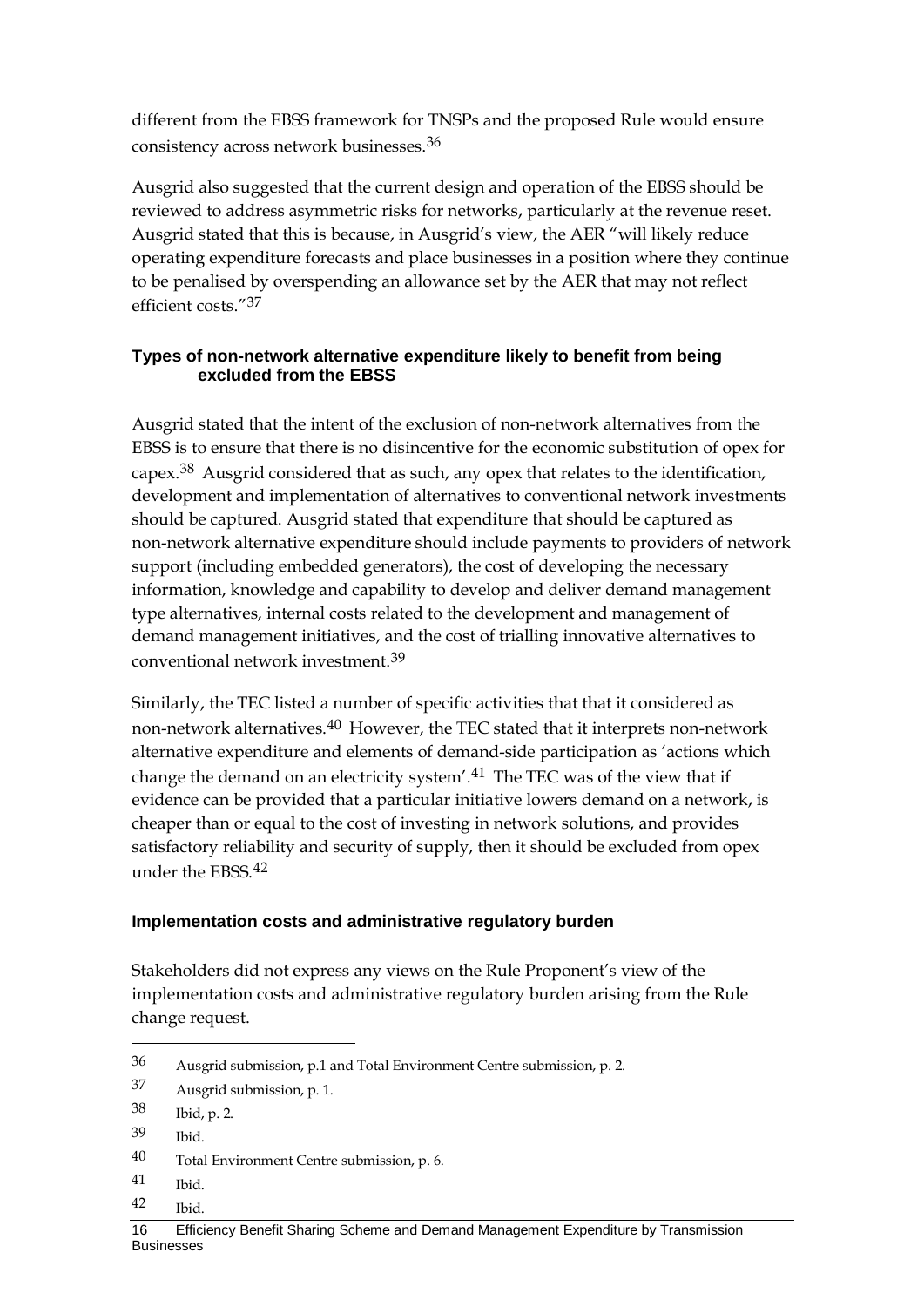#### **5.2.2 Response to the draft Rule determination**

The Commission received six responses to the draft Rule determination. Responses were received from AER, Grid Australia, Origin, TEC, Moreland Energy Foundation Ltd (MEFL) and EnerNOC.

#### **5.2.3 The EBSS and incentives for non-network alternative expenditure**

All stakeholders supported the Commission's finding in the draft Rule determination that the inclusion of non-network alternative expenditure in the EBSS would distort the incentives of the TNSP to undertake efficient non network alternative expenditure.

TEC reiterated its view that the Rule change will not noticeably increase the use of non-network alternatives to capex as it does not address the underlying biases or barriers to such alternatives that are systematic in the NEM framework.[43](#page-20-0) MEFL was also of the view that the draft Rule would be unlikely to increase significantly the use of cost effective demand side alternatives.[44](#page-20-1)

#### **Treatment of non-network alternative expenditure under current EBSS arrangements**

Consistent with its submission to the consultation paper the TEC noted that the Rule change aims to increase consistency between determinations for different TNSPs and align the determination requirements for TNSPs with those for DNSPs.[45](#page-20-2)

#### **Types of non-network alternative expenditure likely to benefit from being excluded from the EBSS**

Both the TEC and AER supported the proposal by the AEMC in the draft Rule determination not to define or list the types of non-network alternative expenditure.<sup>[46](#page-20-3)47</sup>The AER notes the nature of projects that regulated businesses submit for approval under the AER's determinations in part reflect technological innovation. The AER will continue to examine, on a case by case basis, expenditures proposed by regulated businesses to be demand related.[48](#page-20-5)

 $\overline{a}$ 

<span id="page-20-5"></span>48 AER submission, p 2

<span id="page-20-0"></span><sup>43</sup> TEC submission, p 2

<span id="page-20-1"></span><sup>44</sup> MEFL submission

<span id="page-20-2"></span><sup>45</sup> TEC submission p 2

<span id="page-20-3"></span><sup>46</sup> TEC submission, p 3

<span id="page-20-4"></span><sup>47</sup> AER submission, p 2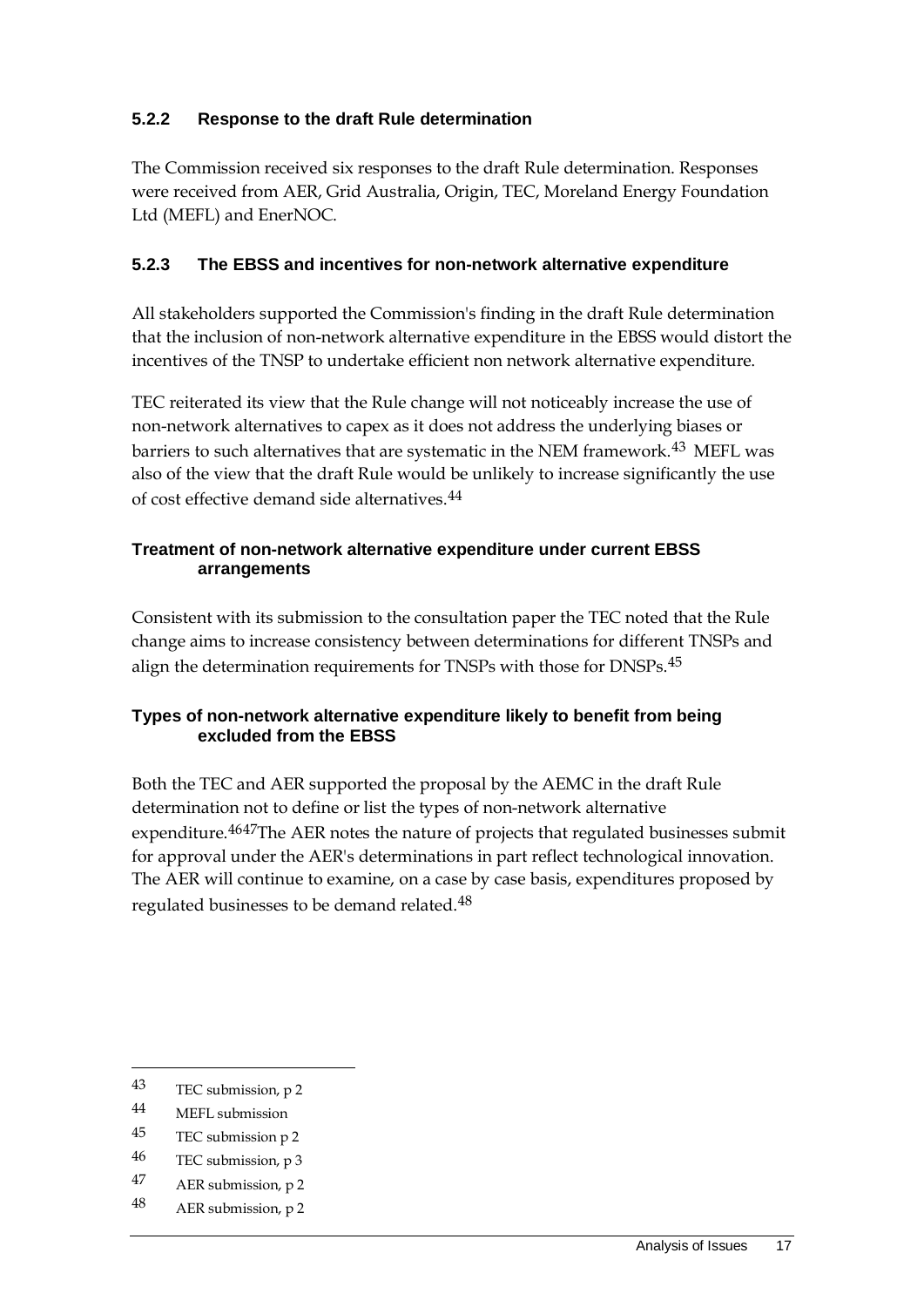#### **Implementation costs and administrative regulatory burden**

Similar to the response to the consultation paper the stakeholders did not express any views on the implementation costs and administrative regulatory burden arising from the Rule change request.

#### <span id="page-21-0"></span>**5.3 Commissions's analysis**

 $\overline{a}$ 

#### **5.3.1 The EBSS and incentives for non-network alternative expenditure**

In principle, where expenditure on demand management and other demand-side related activities is operational in nature, the EBSS can potentially create a disincentive problem for TNSPs in making efficient substitution of network infrastructure solutions. This is because expenditure on demand-side related solutions are largely in the form of on-going opex. The EBSS can therefore potentially create a disincentive for a TNSP to consider efficient non-network alternatives, as it may lead to reduced financial rewards or even penalties if the expenditure results in outturn opex being more than the forecast.

In response to the economic regulation issues raised by the TEC, the Commission considers that those issues are beyond the scope of matters that are being addressed by this particular Rule change request. As noted by the TEC, some of the issues relating to the economic regulatory framework for DNSPs could be potentially addressed as part of the AEMC's Power of Choice Review.

#### **5.3.2 Treatment of non-network alternative expenditure under current EBSS arrangements**

The Commission took into consideration the AER's determinations on the applicability of the EBSS as part of its TNSP revenue cap determinations. The AER's recent decisions on the EBSS suggest that, despite the Rules not requiring it to consider incentives for expenditure on non-network alternatives to be considered under the scheme, it already excludes TNSPs non-network alternative opex from the scheme. For example, in TransGrid's 2009-10 to 2013-14 revenue cap final determination, the AER decided to exclude opex on non-network alternatives from the EBSS.<sup>[49](#page-21-1)</sup> Similarly, the AER has excluded opex on non-network alternatives from the EBSS applicable to Transend in the 2009-10 to 2013-14 revenue cap determination.<sup>[50](#page-21-2)</sup>

However, the revenue cap determinations of other TNSPs such as Powerlink, SP AusNet, ElectraNet SA, do not refer to the exclusion of non-network alternatives expenditure from the EBSS. This means that currently there is some inconsistency

<span id="page-21-1"></span><sup>49</sup> AER, TransGrid Transmission Determination 2009-10 to 2013-14, Final Decision, April 2009, pp. 101-102.

<span id="page-21-2"></span><sup>50</sup> AER, Transend Transmission Determination 2009-10 to 2013-14 - Final Decision, April 2009, pp. 123-124

<sup>18</sup> Efficiency Benefit Sharing Scheme and Demand Management Expenditure by Transmission **Businesses**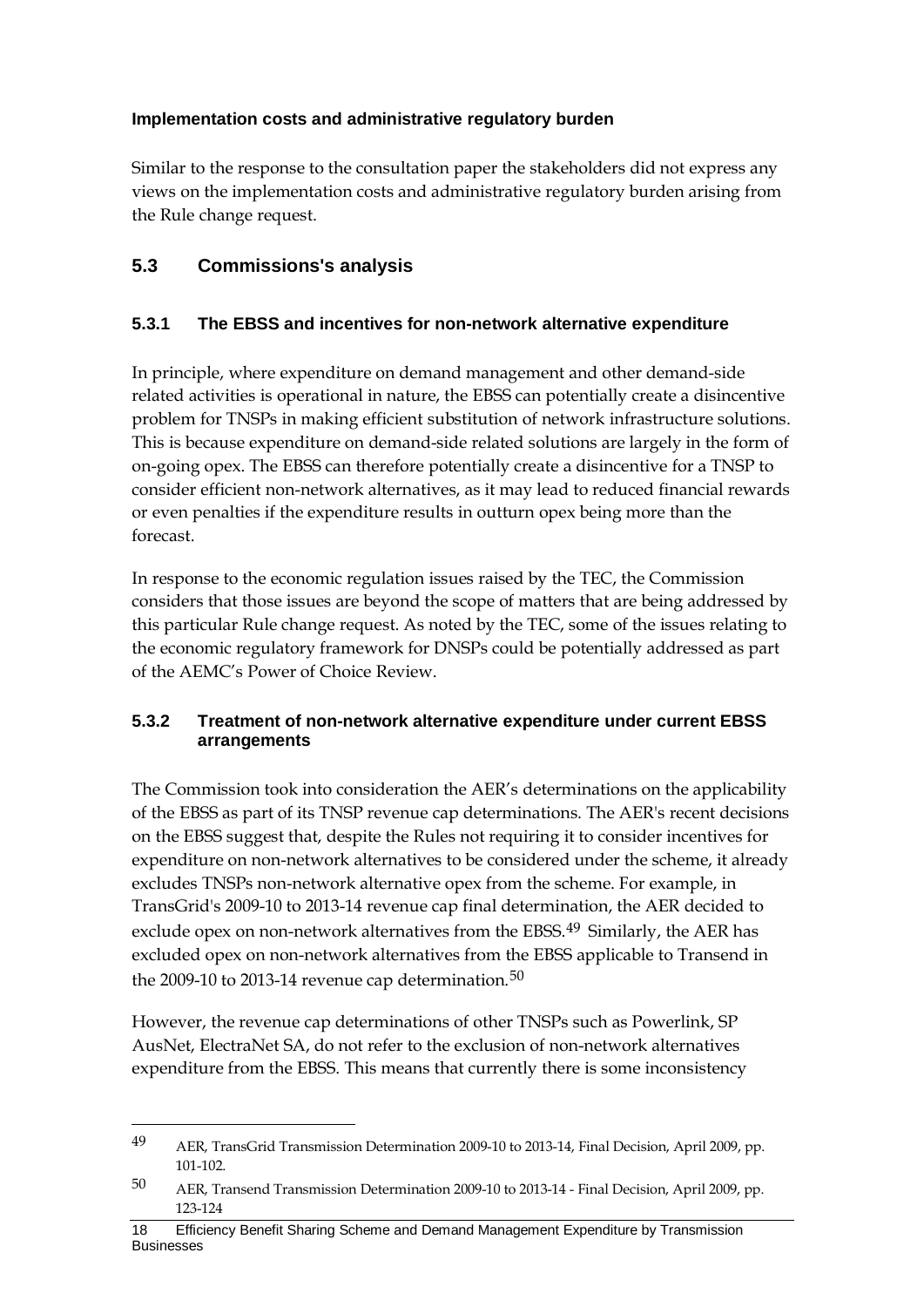between the AER's Final Decision on the EBSS framework for TNSPs established in September 2007 and its subsequent practical application of the EBSS.

The Commission is of the view that while it appears that the current disincentive for TNSPs to pursue non-network alternative expenditure under the EBSS may not be material, this is primarily because the AER has already moved to exclude non-network alternative expenditure from the scheme in some recent TNSP revenue determinations to ensure that TNSPs face neutral incentives to pursue network solutions compared to non-network alternatives.

However, the Commission considers that while the Rule as made, may not have any practical effect on some TNSPs, it will nonetheless increase consistency between determinations for different TNSPs, align the determination requirements for TNSPs with that of DNSPs, and increase the likelihood that demand management expenditure is segregated from opex under the EBSS.

In addition, the current lack of certainty and consistency on how a TNSP's non-network alternative expenditure may impact on its EBSS reward/penalties for the next regulatory control period makes it unlikely that a TNSP will take a risk by substituting more economically efficient demand management expenditure with capex. By making it explicit in the Rules to require the AER to consider the EBSS reward/penalty effects on incentives to undertake non-network alternative expenditure should provide TNSPs more confidence to pursue demand management options as a means of efficiently deferring capex.

#### **5.3.3 Types of non-network alternative expenditure likely to benefit from being excluded from the EBSS**

While this issue was not canvassed in the Rule change request, comments were sought from stakeholders in the consultation paper on the types of expenditure that can be characterised as non-network expenditure and whether the AER should have flexibility and discretion in determining the types of opex that can be classified as non-network alternative expenditure.

The existing Rule on the design and implementation on EBSS provides the AER with considerable discretion. The Commission recognises that the Rule proposed by the Rule Proponent does not expressly require the AER to exclude any opex that can be characterised as non-network alternative expenditure from the EBSS.

The Commission notes that the AER has already observed the difficulty in developing a comprehensive list of the cost elements that can properly be excluded from the scheme's operation.[51](#page-22-0) In its submission, the TEC has also observed the difficulty in developing an exhaustive list of non-network alternative expenditure. Demand management activities itself covers a wide spectrum of activities as a subset of

<span id="page-22-0"></span><sup>51</sup> AER, Electricity transmission network service providers Efficiency Benefit Sharing Scheme, Final Decision, September 2007, p. 3.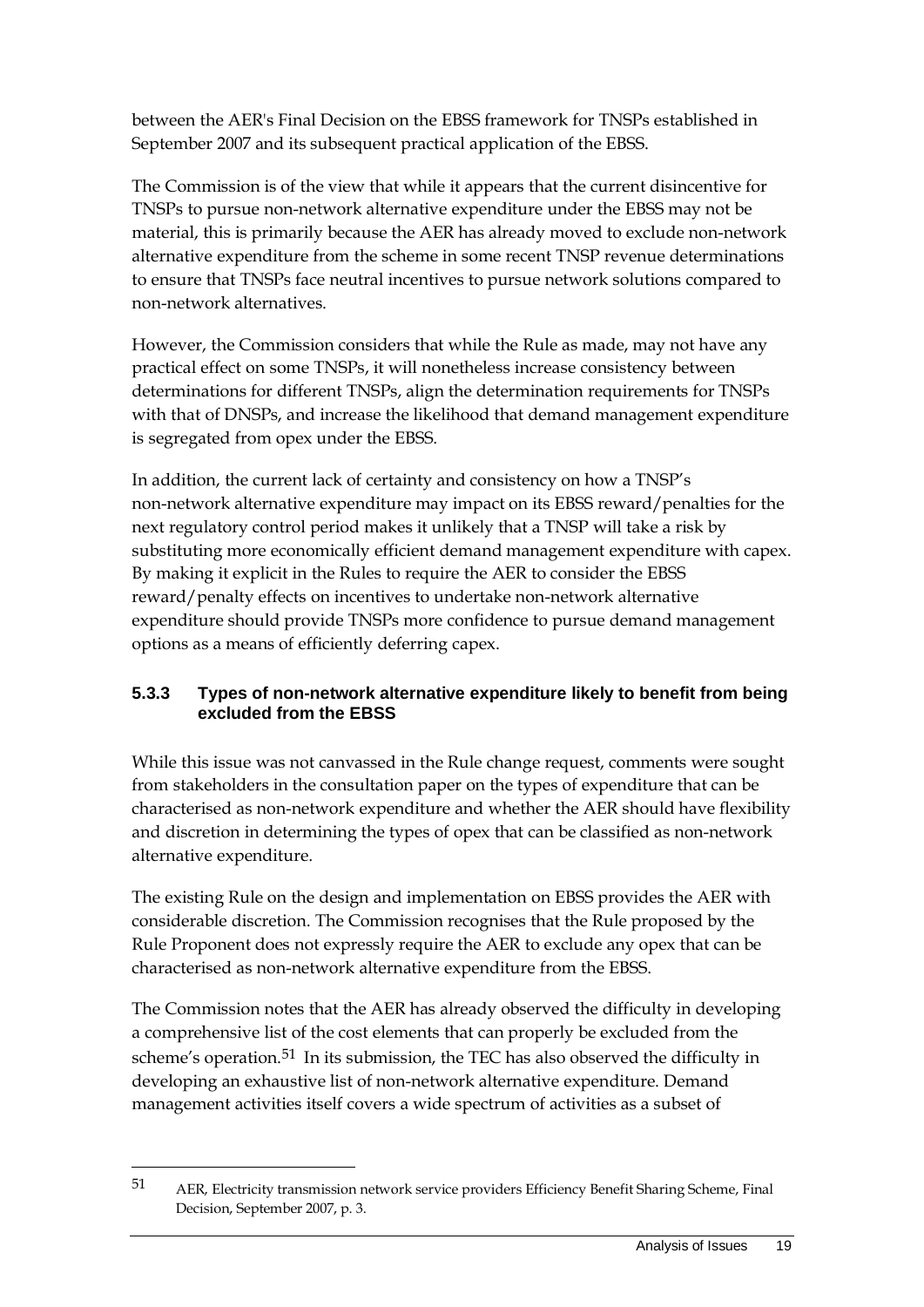non-network alternatives as evidenced from the types of costs suggested by Ausgrid and TEC.

The Commission considers that the EBSS should provide the AER with flexibility and discretion to allow businesses to propose, for consideration by the AER, cost categories to be excluded from the operation of the EBSS so that they are not unfairly penalised. It would not be appropriate to mandate what types of expenditure can be classified as non-network alternative expenditure given that it encompasses such a wide range of activities. Emerging smart grid technologies are also likely to create the need for a flexible definition of non-network alternative expenditure to allow the TNSPs to propose types of costs that may as yet be unknown.

Furthermore, the Commission considers that as prudent regulatory practice, the AER should be given some flexibility in scrutinising the non-network alternative cost categories proposed by the businesses under the EBSS given the potential for TNSPs to inappropriately respond to the incentive framework by restructuring their capitalisation policies and substituting expenditures between opex and capex. Regulatory oversight will be important to ensure that there are no perverse outcomes from a scheme that is intended to improve expenditure efficiencies.

The Commission also notes that the Rule as made is intended to align the EBSS requirement on exclusion of non-network alternatives for TNSPs with the EBSS provisions for DNSPs where the AER has similar discretion in determining what constitutes non-network alternative expenditure.

### **5.3.4 Implementation costs and administrative regulatory burden**

The Commission considers that the Rule as made is not likely to impose any significant costs on TNSPs or increase any administrative burden on the regulator as it is only an incremental change to the existing EBSS arrangements. The Rule as made is also not likely to require substantial changes to the AER's existing regulatory processes and practices as it merely codifies the AER's existing practise in relation to the issue and aligns the arrangement with the EBSS framework for DNSPs.

## <span id="page-23-0"></span>**5.4 Conclusion**

Having considered responses to the Rule Proponent's view as well as its own findings from the Stage 2 DSP review, the Commission has concluded that the current EBSS framework for TNSPs does not ensure that the AER will consider the incentives for non-network alternative expenditures when it applies the EBSS to revenue determinations. As a result, the current EBSS requirements could potentially penalise a TNSP who, in the previous regulatory control period, decided to undertake non-network alternative expenditure as a means of efficiently deferring capex.

The Commission also acknowledges that the AER has already moved to recognise the impact that the EBSS can have on TNSPs' incentives for non-network alternative expenditure. While the AER's more recent decisions on the EBSS effectively neutralises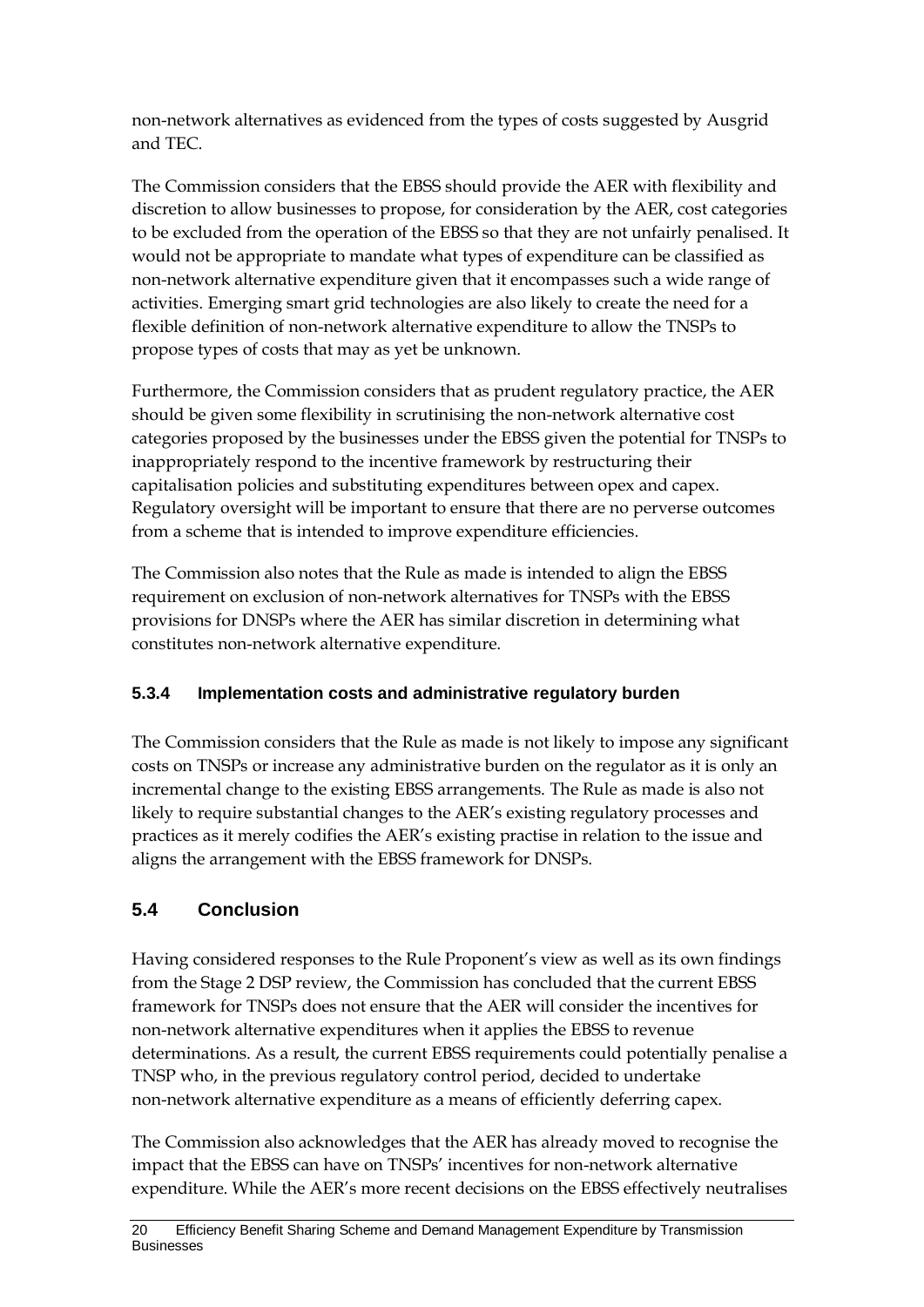the materiality of the problem identified by the Rule Proponent, the Commission considers that a Rule should nonetheless be made to clarify the issue. This will ensure that the Rules are transparent on future decisions as to the EBSS' impact on incentives to pursue economically efficient demand-side solutions.

The Commission has decided not to define or categorise non-network alternative expenditures for the purposes of the EBSS. The objective of the Rule as made is more likely to be achieved by allowing the AER discretion in deciding the types of non-network alternative opex it will exclude from the EBSS on a case by case basis. This Rule as made is also consistent with the non-network alternative expenditure EBSS arrangements for DNSPs.

The Commission recognises that the benefits for the promotion and uptake of non-network alternative investment brought about by the Rule as made are likely to be small. However, it does strengthen the scope and certainty for TNSPs to consider demand management and other forms of non-network alternative expenditure that may represent an efficient substitute to network solutions. Given the negligible costs of implementing the change, the Commission believes the benefits are likely to lead to some improvements in terms of efficient investment and pricing outcomes for TNSPs and consumers.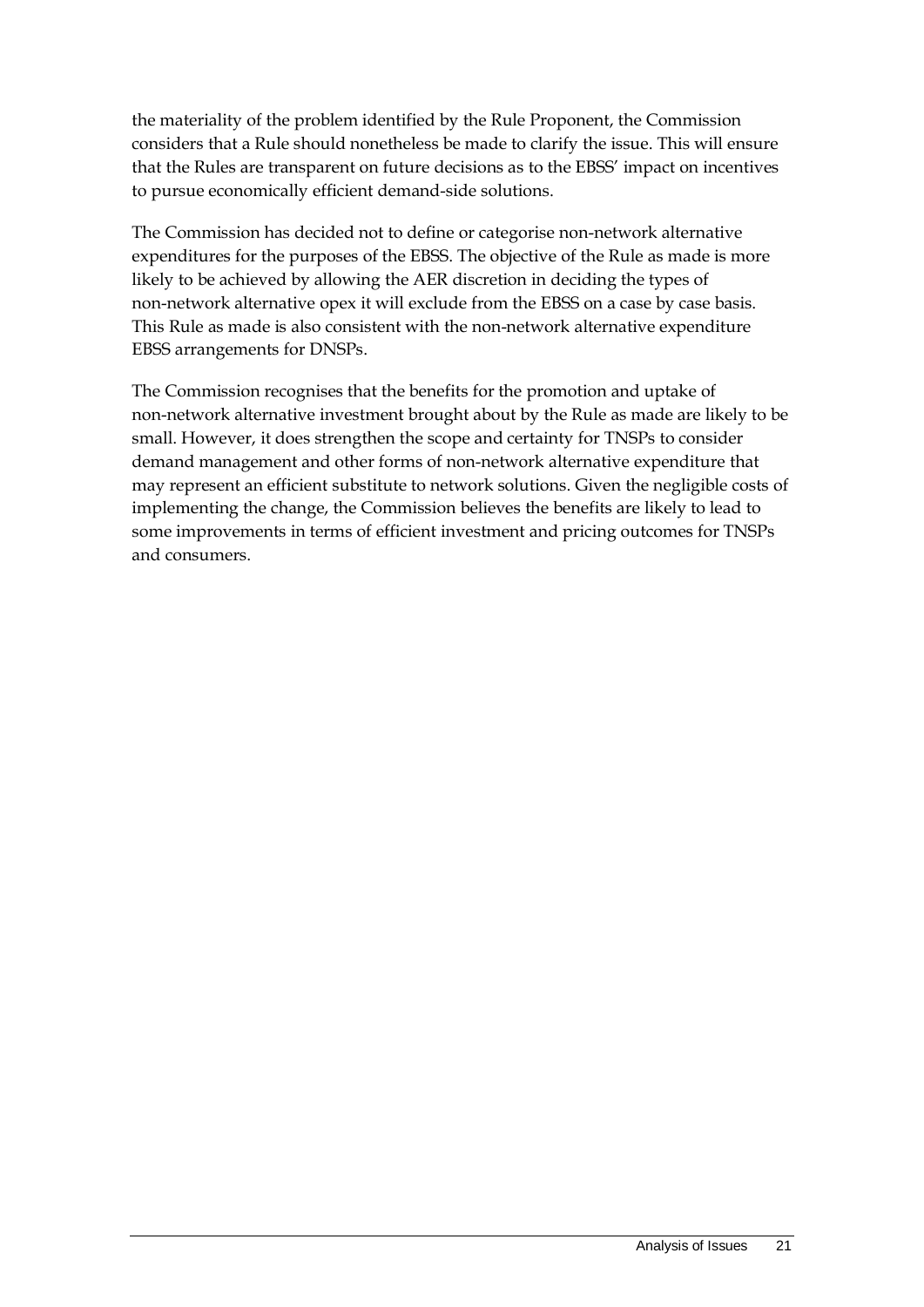## **A Summary of issues raised in submissions**

### **A.1 First round of consultation**

<span id="page-25-1"></span><span id="page-25-0"></span>

| <b>Stakeholder</b>    | <b>Issue</b>                                                                                                                                                                                                                                                                                                                                                                                                                   | <b>AEMC response</b>                                                                                                                                                                                                                                                                                                                                                                                                                                                                                                                                                                                                                                                                                                                                                                                                    |
|-----------------------|--------------------------------------------------------------------------------------------------------------------------------------------------------------------------------------------------------------------------------------------------------------------------------------------------------------------------------------------------------------------------------------------------------------------------------|-------------------------------------------------------------------------------------------------------------------------------------------------------------------------------------------------------------------------------------------------------------------------------------------------------------------------------------------------------------------------------------------------------------------------------------------------------------------------------------------------------------------------------------------------------------------------------------------------------------------------------------------------------------------------------------------------------------------------------------------------------------------------------------------------------------------------|
| Ausgrid               | The current design and operation of the EBSS<br>should be reviewed to address asymmetric risks<br>for networks, particularly at the regulatory reset.<br>Ausgrid stated that this is because the AER "will<br>likely reduce operating expenditure forecasts and<br>place businesses in a position where they continue<br>to be penalised by overspending an allowance set<br>by the AER that may not reflect efficient costs." | Noted. The EBSS Rules provide the AER with<br>discretion on the design and implementation of the<br>scheme. This Rule change is adding an additional<br>attribute for the AER to take into consideration in<br>the design and implementation of the EBSS on the<br>specific issue of non-network alternative<br>expenditure. Issues on the operation of the EBSS<br>more generally and how the AER determines the<br>opex forecasts at revenue resets is beyond the<br>scope of the issue this Rule change is addressing.<br>However, the Commission acknowledges Ausgrid's<br>support for the Rule change and its comment that it<br>will address its specific issue with the operation of<br>the EBSS and regulatory reset implications for<br>Ausgrid with the AER during consultation on its<br>next revenue reset. |
| <b>Grid Australia</b> | Stated that TNSPs should be provided with the<br>same reasonable opportunity to retain efficiency<br>savings regardless of whether the expenditure<br>involves network or demand side (non-network)<br>solutions.                                                                                                                                                                                                              | Noted.                                                                                                                                                                                                                                                                                                                                                                                                                                                                                                                                                                                                                                                                                                                                                                                                                  |
| Origin Energy         | Origin Energy states that the removal of any<br>barriers to undertake non-network alternatives<br>should be pursued expeditiously to help remove                                                                                                                                                                                                                                                                               | Noted.                                                                                                                                                                                                                                                                                                                                                                                                                                                                                                                                                                                                                                                                                                                                                                                                                  |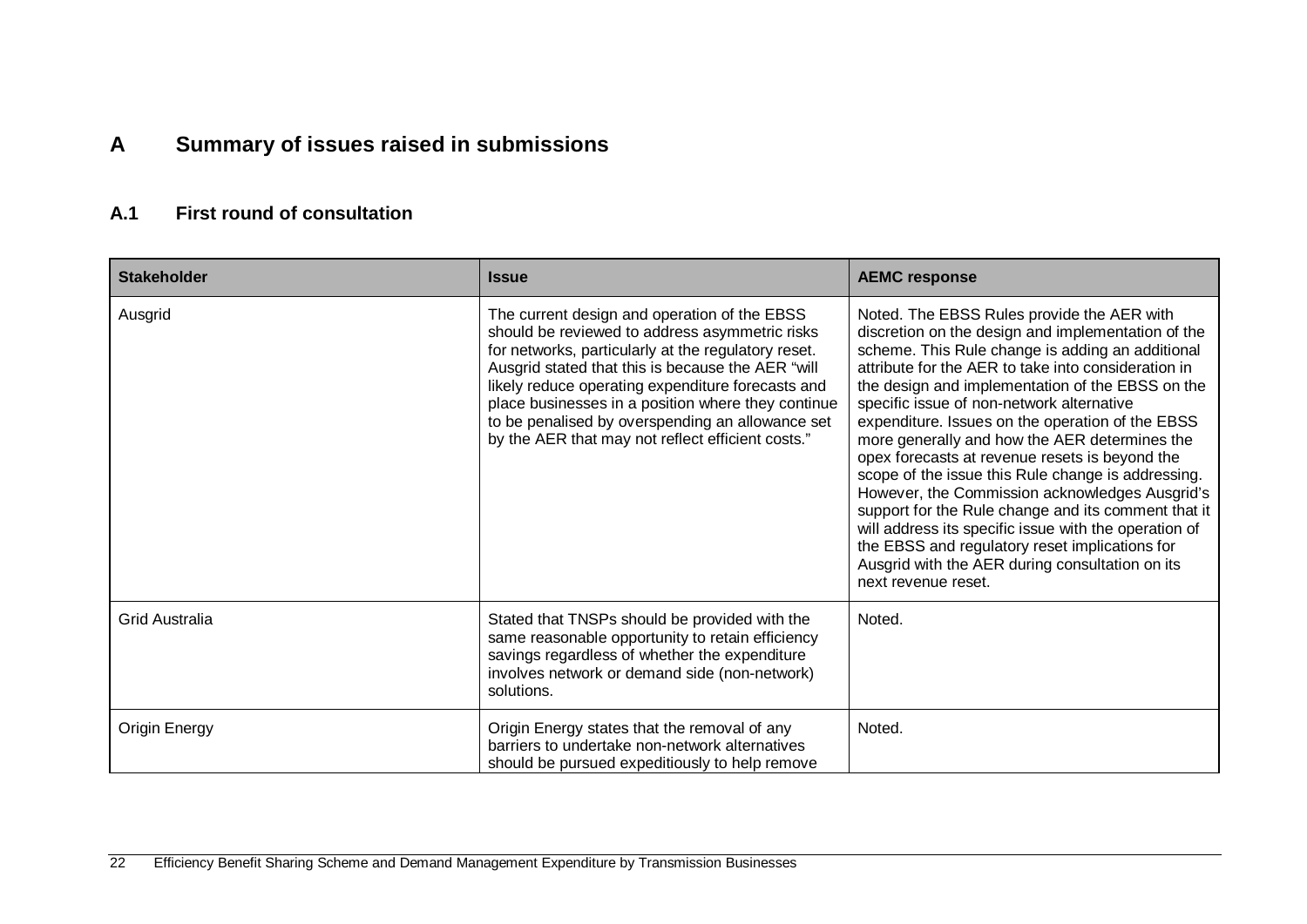| <b>Stakeholder</b>              | <b>Issue</b>                                                                                                                                                                                                                                                                                                                                                                                                                                                                                                                                                                                                                                                                                                                                                                                                                                                                                                                                                                                                                                                                                                                                                                                                                                                                                                                                                                  | <b>AEMC response</b>                                                                                                                                                                                                                                                                                                                                                                                                                                                                                                                                                                                     |
|---------------------------------|-------------------------------------------------------------------------------------------------------------------------------------------------------------------------------------------------------------------------------------------------------------------------------------------------------------------------------------------------------------------------------------------------------------------------------------------------------------------------------------------------------------------------------------------------------------------------------------------------------------------------------------------------------------------------------------------------------------------------------------------------------------------------------------------------------------------------------------------------------------------------------------------------------------------------------------------------------------------------------------------------------------------------------------------------------------------------------------------------------------------------------------------------------------------------------------------------------------------------------------------------------------------------------------------------------------------------------------------------------------------------------|----------------------------------------------------------------------------------------------------------------------------------------------------------------------------------------------------------------------------------------------------------------------------------------------------------------------------------------------------------------------------------------------------------------------------------------------------------------------------------------------------------------------------------------------------------------------------------------------------------|
|                                 | the disincentive under the EBSS.                                                                                                                                                                                                                                                                                                                                                                                                                                                                                                                                                                                                                                                                                                                                                                                                                                                                                                                                                                                                                                                                                                                                                                                                                                                                                                                                              |                                                                                                                                                                                                                                                                                                                                                                                                                                                                                                                                                                                                          |
| <b>Total Environment Centre</b> | The TEC expressed strong support for the Rule<br>change proposal and stated that even though<br>recent decisions by the AER on the EBSS may<br>suggest that it may already exclude non-network<br>alternative expenditure from the scheme in some<br>TNSP determinations, this Rule change must be<br>made.<br>However, the TEC does not believe that the Rule<br>change will result in any material increase in<br>demand-side participation or reduce what it views<br>as a strong bias towards supply-side projects in the<br>NEM. It is of the view that with or without the<br>implementation of the proposed Rule change,<br>there are many flaws in the current economic<br>regulation Rules framework that provide incentives<br>for network businesses to "game the system and<br>invest in less efficient network solutions over more<br>efficient non-network solutions."<br>The TEC further states that if the proposed Rule is<br>implemented, it should not be regarded as a<br>comprehensive redress of the bias against<br>demand-side participation in favour of network<br>solutions, either by itself or in conjunction with the<br>other Rule change requests initiated by the MCE<br>as a result of the AEMC's Final Report on the<br>Stage 2 Review.<br>The TEC believes that this Rule change is<br>addressing a really a minor barrier to demand side | Noted. The Commission considers that the issues<br>raised are beyond the scope of matters that are<br>being addressed by this particular Rule change. As<br>noted by the TEC, some of the issues it has raised<br>could be potentially addressed as part of the<br>AEMC's Power of Choice Review. In addition,<br>depending on when the AEMC receives the AER's<br>chapter 6 and 6A network regulation Rule change<br>package and the extent of the issues raised by the<br>AER, the economic regulatory framework issues<br>raised by the TEC could be examined as part of<br>that Rule change process. |
|                                 | participation in the NEM when considered against                                                                                                                                                                                                                                                                                                                                                                                                                                                                                                                                                                                                                                                                                                                                                                                                                                                                                                                                                                                                                                                                                                                                                                                                                                                                                                                              |                                                                                                                                                                                                                                                                                                                                                                                                                                                                                                                                                                                                          |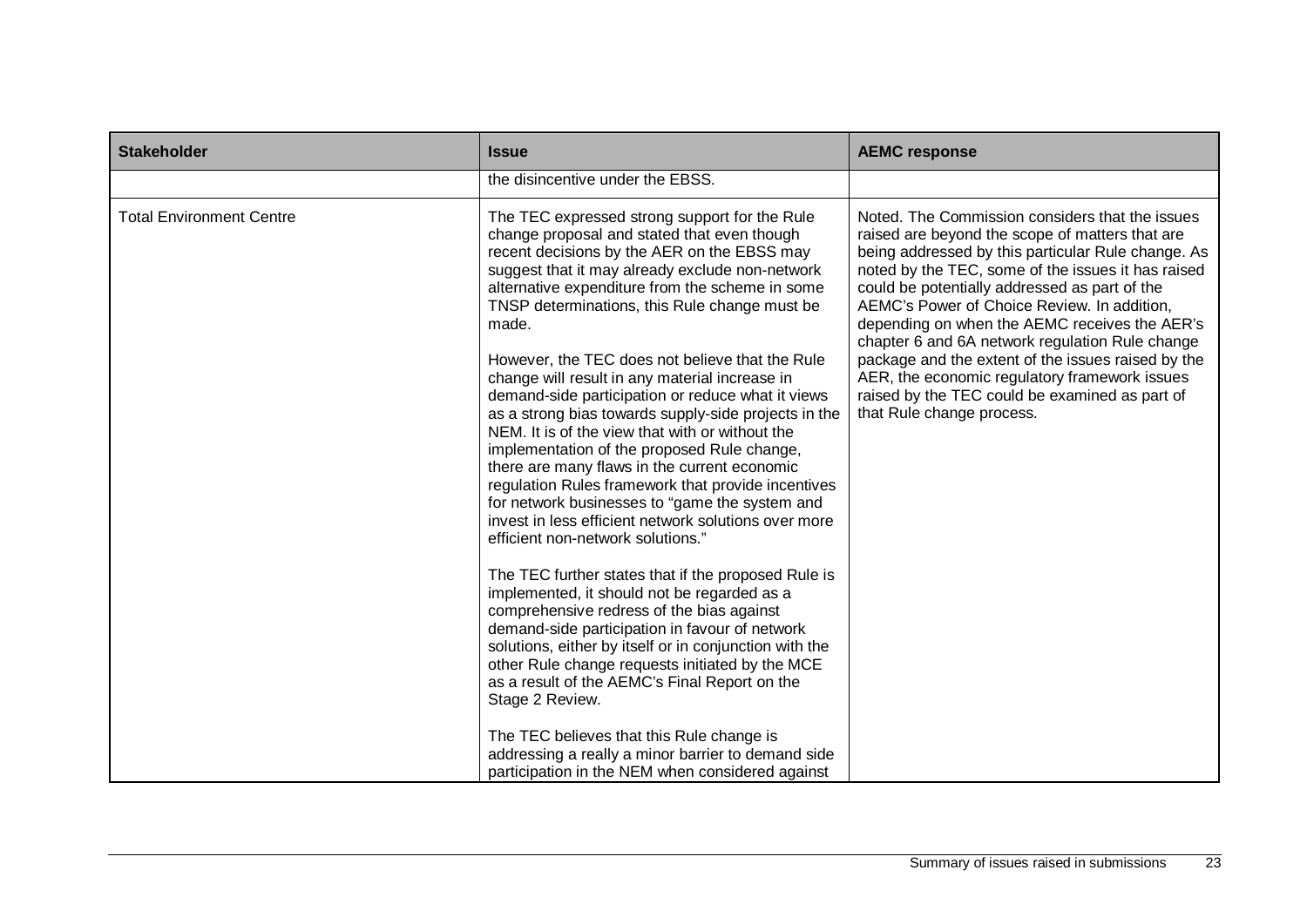| <b>Stakeholder</b> | <b>Issue</b>                                                                                                                                                                     | <b>AEMC response</b> |
|--------------------|----------------------------------------------------------------------------------------------------------------------------------------------------------------------------------|----------------------|
|                    | the number and strength of the barriers. However,<br>the TEC acknowledges that some of the remaining<br>issues can be addressed as part of the AEMC's<br>Power of Choice Review. |                      |

### **A.2 Second round of consultation**

<span id="page-27-0"></span>

| <b>Stakeholder</b>          | <b>Issue</b>                                                                                                                                                                                                                                                                                                                                                    | <b>AEMC response</b>                                                                                                                                                                                                                                           |  |
|-----------------------------|-----------------------------------------------------------------------------------------------------------------------------------------------------------------------------------------------------------------------------------------------------------------------------------------------------------------------------------------------------------------|----------------------------------------------------------------------------------------------------------------------------------------------------------------------------------------------------------------------------------------------------------------|--|
| Australian Energy Regulator | The nature of projects that regulated businesses<br>submit for approval under the AER's<br>determinations, reflect to some extent<br>technological innovation. The AER will continue to<br>examine on a case by case basis, expenditures<br>proposed by regulated businesses to be demand<br>management related, and therefore to be excluded<br>from the EBSS. | Noted.                                                                                                                                                                                                                                                         |  |
| Australian Energy Regulator | The AER recognises that where demand<br>management expenditure is operational in nature,<br>applying an efficiency scheme such as the EBSS<br>that rewards or penalises a TNSP, depending on<br>performance against a regulatory allowance, can<br>reduce incentives for pursuing demand<br>management.                                                         | Noted.                                                                                                                                                                                                                                                         |  |
| EnerNOC                     | EnerNOC note the continued low use of<br>non-network alternatives by NSPs generally is a<br>clear indication that a prescribed process and/or an<br>"equivalent value" approach is warranted.                                                                                                                                                                   | The Commission considers that the issue raised<br>are beyond the scope of matters that are being<br>addressed by this particular Rule change. As noted<br>by the TEC, some of the issues it has raised could<br>be potentially addressed as part of the AEMC's |  |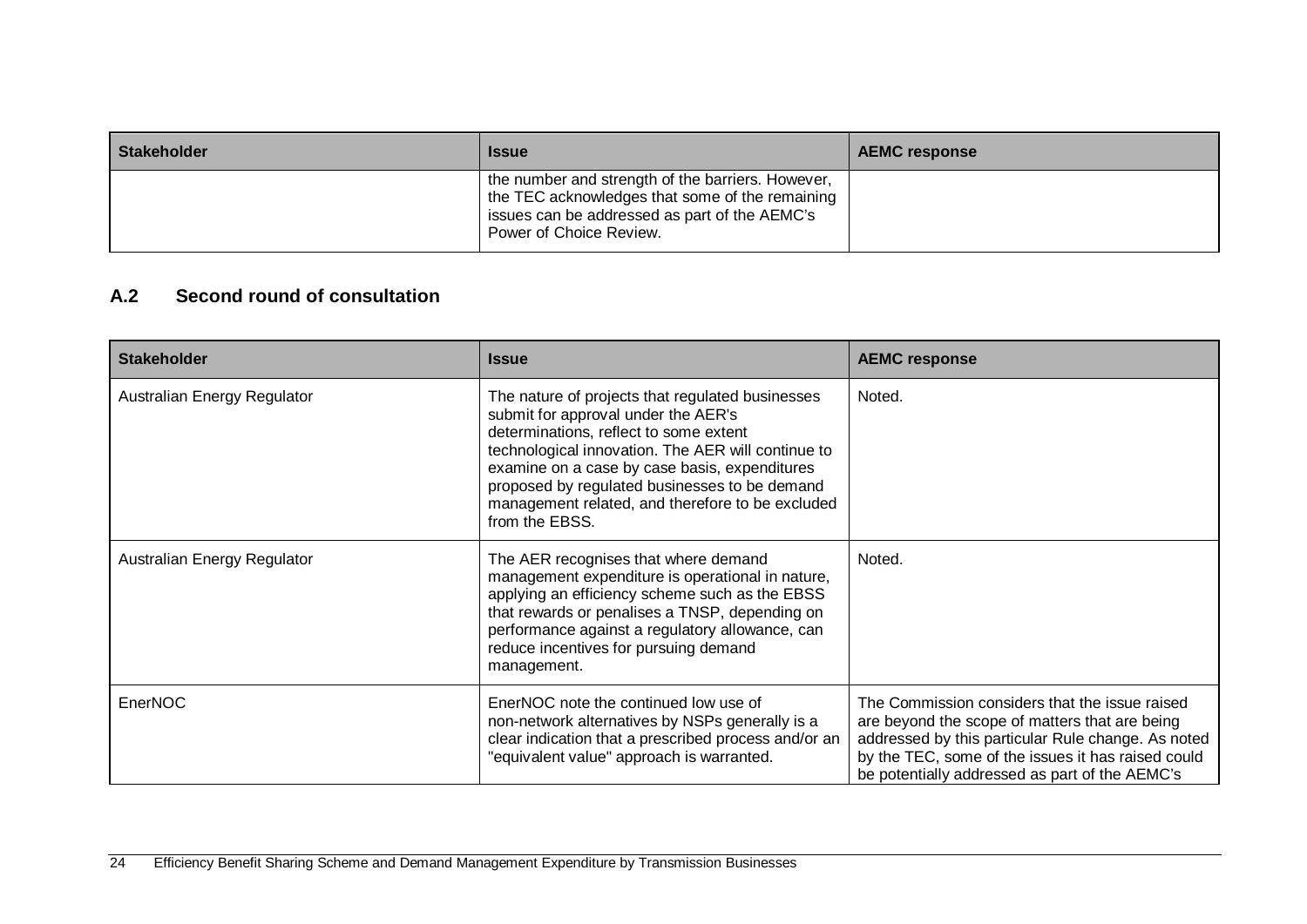| <b>Stakeholder</b>              | <b>Issue</b>                                                                                                                                                                                                                                                                                            | <b>AEMC response</b>                                                                                                                                                                                                                                                                      |
|---------------------------------|---------------------------------------------------------------------------------------------------------------------------------------------------------------------------------------------------------------------------------------------------------------------------------------------------------|-------------------------------------------------------------------------------------------------------------------------------------------------------------------------------------------------------------------------------------------------------------------------------------------|
|                                 |                                                                                                                                                                                                                                                                                                         | Power of Choice Review.                                                                                                                                                                                                                                                                   |
| EnerNOC                         | EnerNOC note the low adoption of non-network<br>alternatives as well as cultural and other barriers<br>that these Network companies have to<br>non-network alternatives is justification for<br>affirmative action that promotes more demand side<br>alternatives.                                      | Noted                                                                                                                                                                                                                                                                                     |
| Moreland Energy Foundation      | Moreland Energy Foundation Ltd emphasise that<br>this change is unlikely to significantly increase the<br>use of cost-effective demand-side alternatives to<br>expensive supply-side capital expenditure.                                                                                               | The Commission considers that the issue raised<br>are beyond the scope of matters that are being<br>addressed by this particular Rule change. As noted<br>by the TEC, some of the issues it has raised could<br>be potentially addressed as part of the AEMC's<br>Power of Choice Review. |
| Moreland Energy Foundation      | Moreland Energy Foundation Ltd supports the draft<br>Rule determination and draft Rule, which removes<br>a barrier to demand-side participation in the<br>National Energy Market at the transmission level.                                                                                             | Noted                                                                                                                                                                                                                                                                                     |
| <b>Total Environment Centre</b> | TEC remains of the view that this Rule change will<br>not noticeably increase the use of non-network<br>alternatives to capex as it does not address the<br>underlying biases or barriers to such alternatives<br>that are systematic in the NEM framework.                                             | The Commission considers that the issue raised<br>are beyond the scope of matters that are being<br>addressed by this particular Rule change. As noted<br>by the TEC, some of the issues it has raised could<br>be potentially addressed as part of the AEMC's<br>Power of Choice Review. |
| <b>Total Environment Centre</b> | TEC noted the inconsistency between the EBSS<br>arrangements for DNSPs and TNSPs in relation to<br>the treatment of non-network alternative<br>expenditure and agreed with other stakeholders<br>that the EBSS, absent the Rule change, can create<br>an unintentional disincentive for TNSPs to pursue | Noted                                                                                                                                                                                                                                                                                     |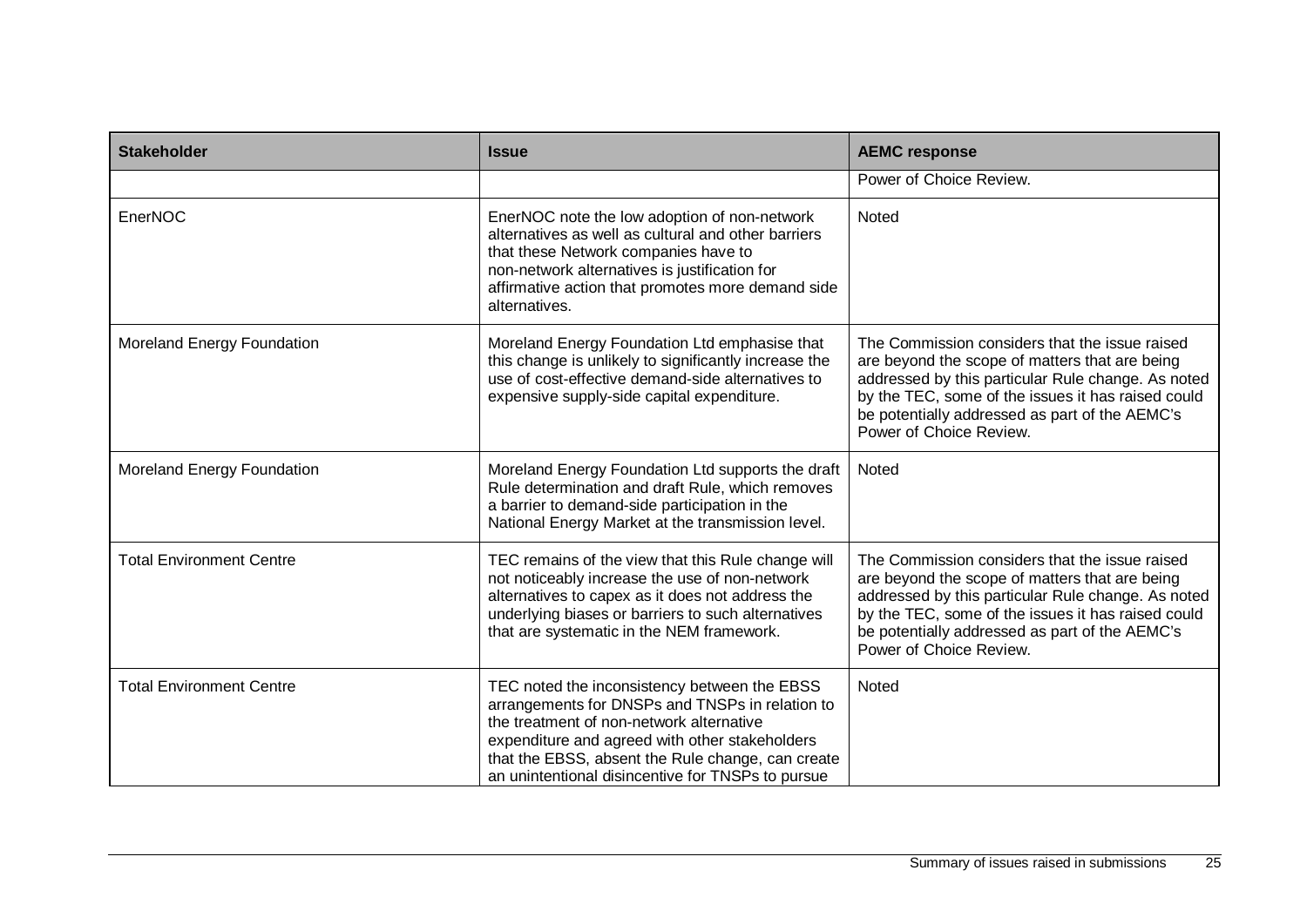| <b>Stakeholder</b>              | <b>Issue</b>                                                                                                                                                                                                                                                       | <b>AEMC response</b> |
|---------------------------------|--------------------------------------------------------------------------------------------------------------------------------------------------------------------------------------------------------------------------------------------------------------------|----------------------|
|                                 | non-network alternatives.                                                                                                                                                                                                                                          |                      |
| <b>Total Environment Centre</b> | TEC agrees with the AEMC's decision not to<br>explicitly define or list non-network alternative<br>expenditures under the EBSS.                                                                                                                                    | Noted                |
| <b>Total Environment Centre</b> | TEC note the additional requirement upon the AER<br>will, to a very small extent, increase the likelihood<br>that TNSPs will undertake economically efficient<br>demand-side projects under opex in principle and<br>removes one of the barriers to DSP in the NEM | Noted                |
| GridAustralia                   | Grid Australia supports the proposal to explicitly<br>exclude non-network alternatives (such as network<br>support agreements) from the EBSS for electricity<br>transmission network businesses.                                                                   | Noted                |
| Origin                          | Origin supports the draft Rule that would make it<br>an explicit requirement for the Australian Energy<br>Regulator (when designing the EBSS) to consider<br>the potential impact on TNSP incentives to<br>undertake non-network alternative expenditure.          | Noted                |